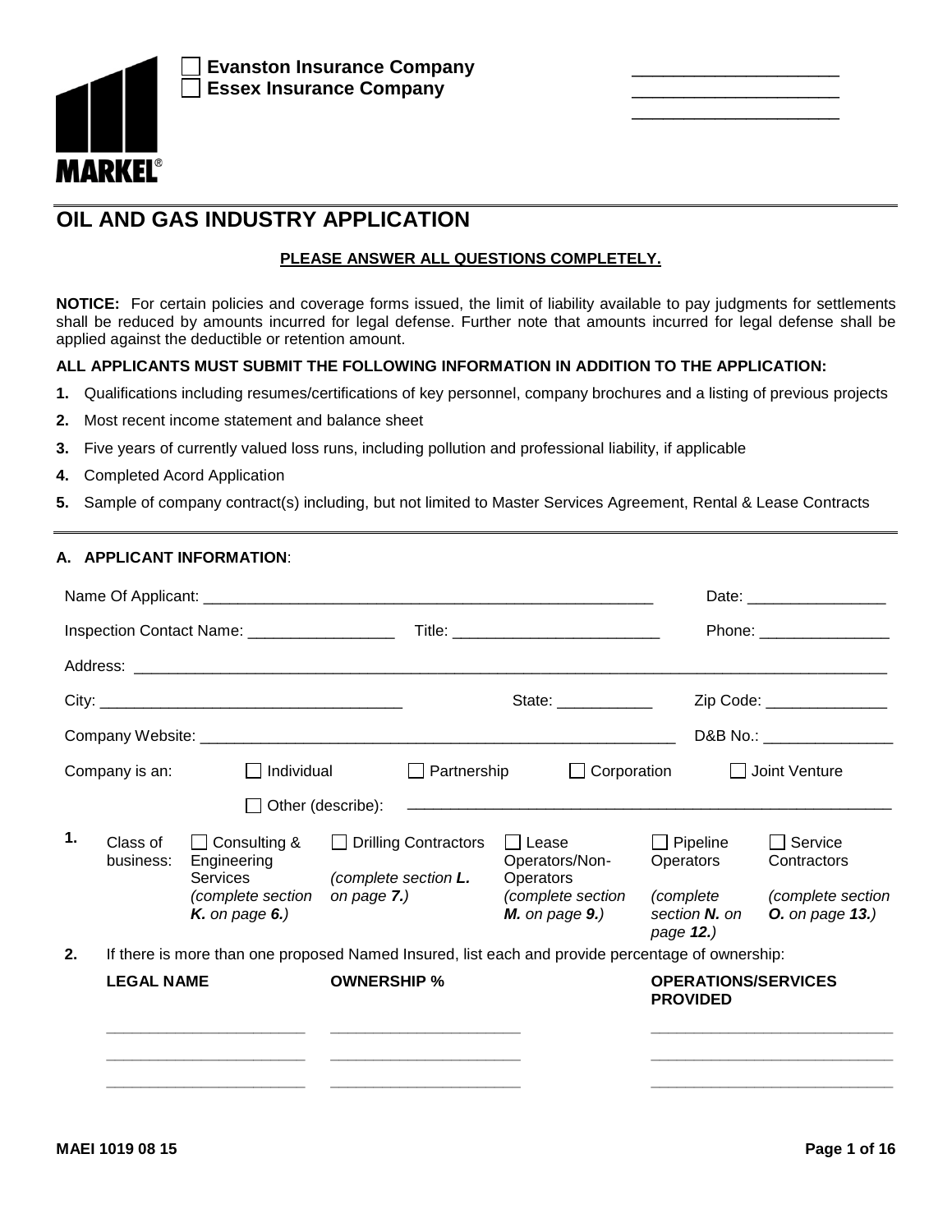| 3. | How long has the applicant been in business?                                                                   |                                                                                                                                                                                                   |                                                                                     |            |           |
|----|----------------------------------------------------------------------------------------------------------------|---------------------------------------------------------------------------------------------------------------------------------------------------------------------------------------------------|-------------------------------------------------------------------------------------|------------|-----------|
| 4. |                                                                                                                | How many years of experience does the applicant have in the industry?                                                                                                                             |                                                                                     |            |           |
| 5. | Is the applicant a successor of any other business?                                                            |                                                                                                                                                                                                   |                                                                                     | $\Box$ Yes | $\Box$ No |
| 6. | party?                                                                                                         | Is the applicant directly or indirectly controlled, owned, or otherwise managed by another $\Box$ Yes                                                                                             |                                                                                     |            | $\Box$ No |
|    |                                                                                                                |                                                                                                                                                                                                   |                                                                                     |            |           |
| 7. |                                                                                                                | Does the applicant directly or indirectly control, own, or otherwise manage any other entity?                                                                                                     |                                                                                     | $\Box$ Yes | $\Box$ No |
| 8. |                                                                                                                | Does the applicant, or any affiliated, related predecessor entity, currently share office space or $\Box$ Yes<br>use of employees or co-mingle with affiliated or related operations of any kind? |                                                                                     |            | $\Box$ No |
|    |                                                                                                                |                                                                                                                                                                                                   |                                                                                     |            |           |
| 9. |                                                                                                                | Is work done for the applicant through or by any affiliated or related company(s)?                                                                                                                |                                                                                     | $\Box$ Yes | $\Box$ No |
|    | <b>B. REQUESTED COVERAGE</b><br>Please indicate below () which coverages are requested.<br>$\Box$ New Business | $\Box$ Renewal<br>$\Box$ Commercial General Liability ( $\Box$ Occurrence or $\Box$ Claims Made)                                                                                                  | Proposed Effective Date: ________________<br>Proposed Retroactive Date: ___________ |            |           |
|    |                                                                                                                | $\Box$ Contractor's Pollution Liability ( $\Box$ Occurrence or $\Box$ Claims Made)                                                                                                                |                                                                                     |            |           |
|    | $\Box$ Professional Liability (Claims Made Only)                                                               |                                                                                                                                                                                                   |                                                                                     |            |           |
|    | Environmental Impairment Liability (Claims Made Only)                                                          |                                                                                                                                                                                                   |                                                                                     |            |           |
|    | $\Box$ Other Liability – Please describe:                                                                      |                                                                                                                                                                                                   |                                                                                     |            |           |
|    | $\Box$ Other Liability – Please describe:                                                                      |                                                                                                                                                                                                   |                                                                                     |            |           |
|    |                                                                                                                |                                                                                                                                                                                                   |                                                                                     |            |           |
|    | <b>C. GROSS ANNUAL REVENUE*</b>                                                                                |                                                                                                                                                                                                   |                                                                                     |            |           |
|    |                                                                                                                | *Gross Annual Revenue includes the total of all receipts, invoices, and billing without deductions of any kind.                                                                                   |                                                                                     |            |           |
|    |                                                                                                                |                                                                                                                                                                                                   |                                                                                     |            |           |

|                            | 1. Estimated Gross Annual Revenue for the upcoming 12 month period:             |                                                                                                 |                      |  |
|----------------------------|---------------------------------------------------------------------------------|-------------------------------------------------------------------------------------------------|----------------------|--|
| Domestic:                  |                                                                                 |                                                                                                 |                      |  |
| Foreign:                   |                                                                                 |                                                                                                 |                      |  |
|                            | 2. Please list the applicant's Gross Annual Revenues for the preceding 3 years: |                                                                                                 |                      |  |
| 1 <sup>st</sup> Prior Year | Domestic: \$                                                                    | Foreign: \$ __________________                                                                  |                      |  |
| 2 <sup>nd</sup> Prior Year | Domestic: \$                                                                    | Foreign: \$ __________________                                                                  |                      |  |
| 3 <sup>rd</sup> Prior Year | Domestic: \$                                                                    | Foreign: \$                                                                                     |                      |  |
|                            |                                                                                 | 3. What percentage of the time does the applicant work without a written contract?              |                      |  |
|                            |                                                                                 | 4. Does the applicant directly or indirectly perform work on residential properties?            | $\Box$ No<br>□ Yes [ |  |
|                            |                                                                                 | If yes, what percentage of the applicant's overall revenue is associated with residential work? | %                    |  |
|                            |                                                                                 |                                                                                                 |                      |  |

**\_\_\_\_\_\_\_\_\_\_\_\_\_\_\_\_\_\_\_\_\_\_\_ \_\_\_\_\_\_\_\_\_\_\_\_\_\_\_\_\_\_\_\_\_\_ \_\_\_\_\_\_\_\_\_\_\_\_\_\_\_\_\_\_\_\_\_\_\_\_\_\_\_\_**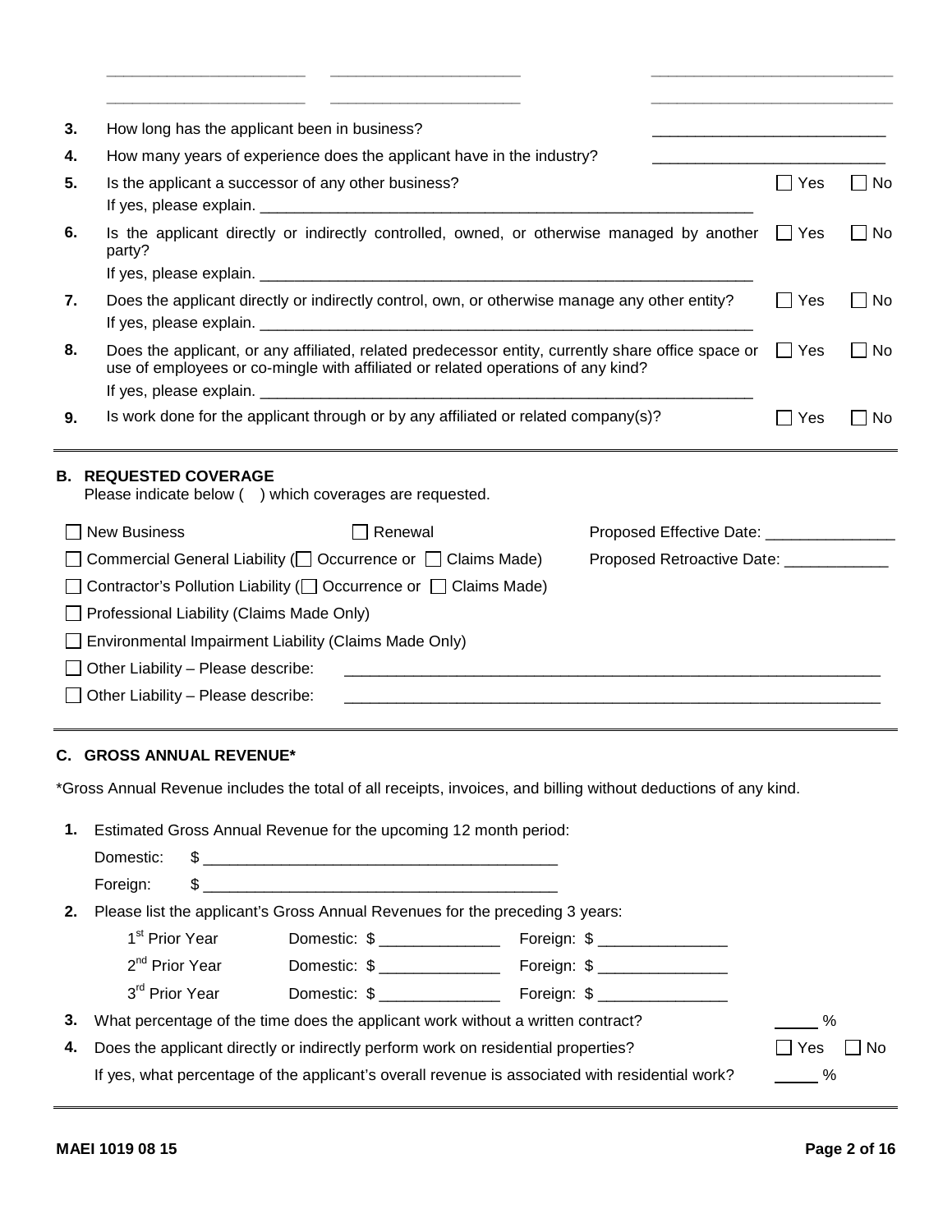## **D. GENERAL INFORMATION**

| 1. Specify the approximate percentagee of services provided for each of the following categories:                                 |                                                                                                       |                                                                                                                                                                                                                                                                                                                     |                                                                                                                                                                                                                                      |            |           |
|-----------------------------------------------------------------------------------------------------------------------------------|-------------------------------------------------------------------------------------------------------|---------------------------------------------------------------------------------------------------------------------------------------------------------------------------------------------------------------------------------------------------------------------------------------------------------------------|--------------------------------------------------------------------------------------------------------------------------------------------------------------------------------------------------------------------------------------|------------|-----------|
| Refineries, Gas Plants, Petrochemical Plants:                                                                                     | $\%$                                                                                                  |                                                                                                                                                                                                                                                                                                                     | Environmental:                                                                                                                                                                                                                       |            | %         |
| Oilfields:                                                                                                                        |                                                                                                       | %                                                                                                                                                                                                                                                                                                                   | Other (describe):                                                                                                                                                                                                                    |            |           |
| <b>Industrial Plants:</b>                                                                                                         |                                                                                                       | %                                                                                                                                                                                                                                                                                                                   |                                                                                                                                                                                                                                      |            |           |
| 2. Any use of cranes, hoists or riggings?                                                                                         | $\Box$ No<br>$\Box$ Yes                                                                               |                                                                                                                                                                                                                                                                                                                     | With or without operators?                                                                                                                                                                                                           |            |           |
| If yes, how many stories?                                                                                                         |                                                                                                       |                                                                                                                                                                                                                                                                                                                     |                                                                                                                                                                                                                                      |            |           |
| Approximate number of jobs per annum?                                                                                             |                                                                                                       |                                                                                                                                                                                                                                                                                                                     |                                                                                                                                                                                                                                      |            |           |
| 3. Total personnel (count each person once, by primary function):                                                                 |                                                                                                       |                                                                                                                                                                                                                                                                                                                     |                                                                                                                                                                                                                                      |            |           |
| Petroleum or General Engineers:                                                                                                   |                                                                                                       | Draftsmen/Technicians:                                                                                                                                                                                                                                                                                              |                                                                                                                                                                                                                                      |            |           |
| Geologists:                                                                                                                       | <b>Contract Contract Contract Contract</b>                                                            | <b>Clerical Employees:</b>                                                                                                                                                                                                                                                                                          |                                                                                                                                                                                                                                      |            |           |
| Supervisors/Foremen/Leadmen:                                                                                                      |                                                                                                       | Safety:                                                                                                                                                                                                                                                                                                             |                                                                                                                                                                                                                                      |            |           |
|                                                                                                                                   | Other (please specify primary function and count per function):                                       |                                                                                                                                                                                                                                                                                                                     | <u> 1989 - Johann Harry Harry Harry Harry Harry Harry Harry Harry Harry Harry Harry Harry Harry Harry Harry Harry Harry Harry Harry Harry Harry Harry Harry Harry Harry Harry Harry Harry Harry Harry Harry Harry Harry Harry Ha</u> |            |           |
| 4. Is the applicant subject to any of the following? Check all that apply:                                                        |                                                                                                       |                                                                                                                                                                                                                                                                                                                     |                                                                                                                                                                                                                                      |            |           |
| $\Box$ Jones Act                                                                                                                  | □ Federal Employers' Liability Act □ Longshore and Harbor Workers' Compensation Act                   |                                                                                                                                                                                                                                                                                                                     |                                                                                                                                                                                                                                      |            |           |
| Engineering and inspection information:<br>5.                                                                                     |                                                                                                       |                                                                                                                                                                                                                                                                                                                     |                                                                                                                                                                                                                                      |            |           |
| а.                                                                                                                                | Does the applicant have a formal written safety plan?                                                 |                                                                                                                                                                                                                                                                                                                     |                                                                                                                                                                                                                                      | $\Box$ Yes | $\Box$ No |
| b.                                                                                                                                | Does the applicant have a safety director on staff?                                                   |                                                                                                                                                                                                                                                                                                                     |                                                                                                                                                                                                                                      | l I Yes    | $\Box$ No |
| Are periodic safety meetings conducted?<br>c.                                                                                     |                                                                                                       |                                                                                                                                                                                                                                                                                                                     |                                                                                                                                                                                                                                      | $\Box$ Yes | $\Box$ No |
| (1) How often?<br>If yes:                                                                                                         |                                                                                                       |                                                                                                                                                                                                                                                                                                                     |                                                                                                                                                                                                                                      |            |           |
| (2)                                                                                                                               | Are all employees required to attend?                                                                 |                                                                                                                                                                                                                                                                                                                     |                                                                                                                                                                                                                                      | $\Box$ Yes | $\Box$ No |
| 6. Does the applicant sign a contract with clients?                                                                               |                                                                                                       | $\Box$ Yes                                                                                                                                                                                                                                                                                                          | $\Box$ No                                                                                                                                                                                                                            |            |           |
| If yes, what type?                                                                                                                |                                                                                                       |                                                                                                                                                                                                                                                                                                                     |                                                                                                                                                                                                                                      |            |           |
|                                                                                                                                   | Does it contain indemnification and/or hold harmless wording?                                         | $\Box$ Yes                                                                                                                                                                                                                                                                                                          | $\Box$ No                                                                                                                                                                                                                            |            |           |
|                                                                                                                                   | Is the indemnification and/or hold harmless wording mutual or does it favor one party over the other? |                                                                                                                                                                                                                                                                                                                     |                                                                                                                                                                                                                                      |            |           |
|                                                                                                                                   |                                                                                                       |                                                                                                                                                                                                                                                                                                                     |                                                                                                                                                                                                                                      |            |           |
|                                                                                                                                   | If the indemnification and/or hold harmless wording favors one party over another, who does it favor? |                                                                                                                                                                                                                                                                                                                     |                                                                                                                                                                                                                                      |            |           |
|                                                                                                                                   |                                                                                                       |                                                                                                                                                                                                                                                                                                                     |                                                                                                                                                                                                                                      |            |           |
| 7. Does the applicant carry Workers' Compensation insurance in compliance with the applicable<br>state Workers' Compensation Act? |                                                                                                       |                                                                                                                                                                                                                                                                                                                     |                                                                                                                                                                                                                                      | $\Box$ Yes | $\Box$ No |
|                                                                                                                                   |                                                                                                       |                                                                                                                                                                                                                                                                                                                     |                                                                                                                                                                                                                                      |            |           |
| E. EXPIRING LIABILITY CARRIER INFORMATION                                                                                         |                                                                                                       |                                                                                                                                                                                                                                                                                                                     |                                                                                                                                                                                                                                      |            |           |
| (Complete in the absence of an Acord 125)                                                                                         |                                                                                                       |                                                                                                                                                                                                                                                                                                                     |                                                                                                                                                                                                                                      |            |           |
| <b>Coverage Form</b>                                                                                                              | <b>Limits Of Liability</b>                                                                            | Deductible/SIR                                                                                                                                                                                                                                                                                                      | <b>Carrier</b>                                                                                                                                                                                                                       | Premium    |           |
| <b>Commercial General Liability</b>                                                                                               |                                                                                                       |                                                                                                                                                                                                                                                                                                                     |                                                                                                                                                                                                                                      |            |           |
| Maritime Employers' Liability                                                                                                     |                                                                                                       |                                                                                                                                                                                                                                                                                                                     |                                                                                                                                                                                                                                      |            |           |
| <b>Employers' Liability</b>                                                                                                       |                                                                                                       |                                                                                                                                                                                                                                                                                                                     |                                                                                                                                                                                                                                      |            |           |
| Automobile Liability                                                                                                              |                                                                                                       | $\frac{1}{2}$ $\frac{1}{2}$ $\frac{1}{2}$ $\frac{1}{2}$ $\frac{1}{2}$ $\frac{1}{2}$ $\frac{1}{2}$ $\frac{1}{2}$ $\frac{1}{2}$ $\frac{1}{2}$ $\frac{1}{2}$ $\frac{1}{2}$ $\frac{1}{2}$ $\frac{1}{2}$ $\frac{1}{2}$ $\frac{1}{2}$ $\frac{1}{2}$ $\frac{1}{2}$ $\frac{1}{2}$ $\frac{1}{2}$ $\frac{1}{2}$ $\frac{1}{2}$ |                                                                                                                                                                                                                                      |            |           |
|                                                                                                                                   |                                                                                                       |                                                                                                                                                                                                                                                                                                                     |                                                                                                                                                                                                                                      |            |           |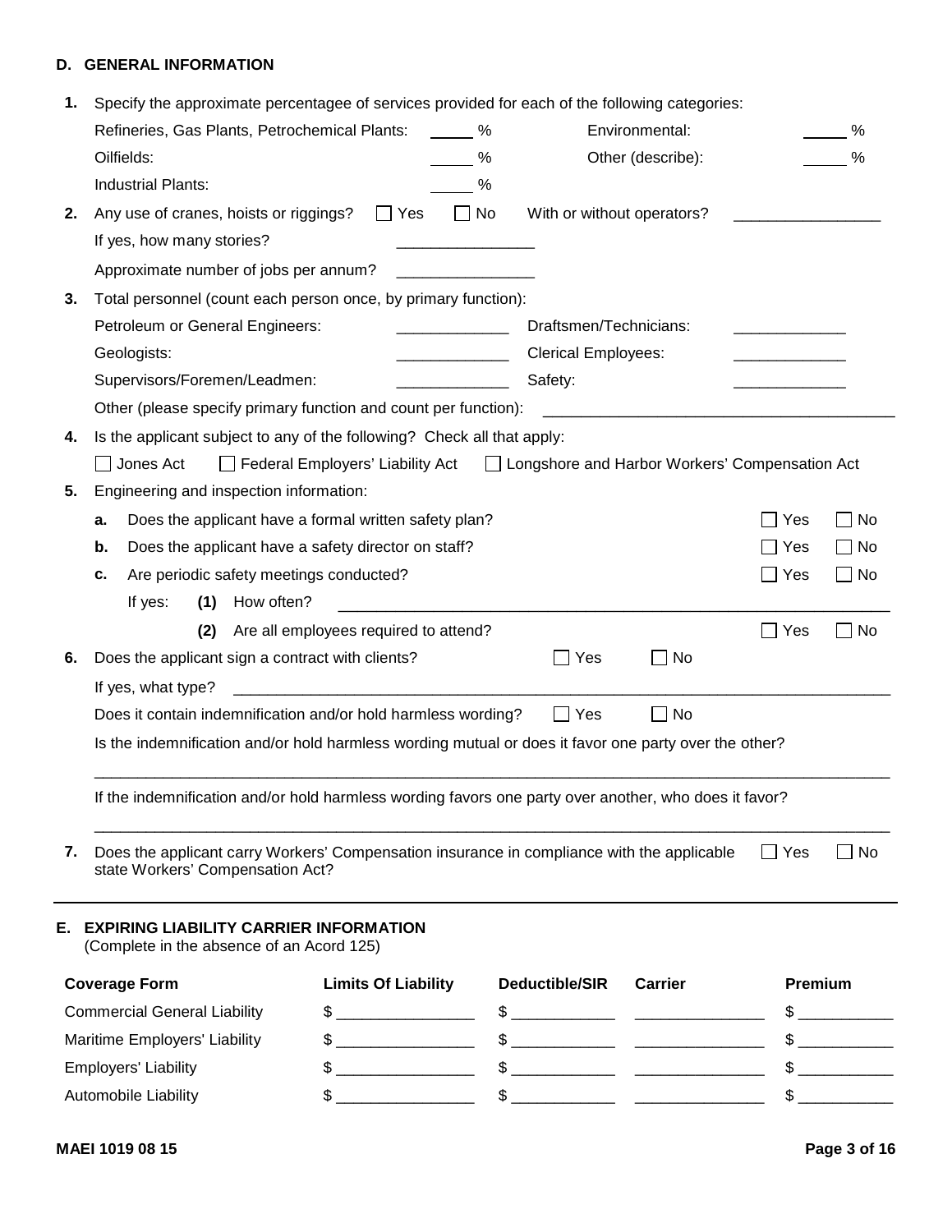|    | <b>Coverage Form</b>                                                                                                                                                                                                                                         | <b>Limits Of Liability</b> | <b>Deductible/SIR</b> | <b>Carrier</b>                                                                                                                                                                                                                                                                                                      | Premium              |                                                                                                                                                                                                                                                                                                                                                                                                                                 |
|----|--------------------------------------------------------------------------------------------------------------------------------------------------------------------------------------------------------------------------------------------------------------|----------------------------|-----------------------|---------------------------------------------------------------------------------------------------------------------------------------------------------------------------------------------------------------------------------------------------------------------------------------------------------------------|----------------------|---------------------------------------------------------------------------------------------------------------------------------------------------------------------------------------------------------------------------------------------------------------------------------------------------------------------------------------------------------------------------------------------------------------------------------|
|    | <b>Professional Liability</b>                                                                                                                                                                                                                                |                            |                       | $\frac{1}{2}$ $\frac{1}{2}$ $\frac{1}{2}$ $\frac{1}{2}$ $\frac{1}{2}$ $\frac{1}{2}$ $\frac{1}{2}$ $\frac{1}{2}$ $\frac{1}{2}$ $\frac{1}{2}$ $\frac{1}{2}$ $\frac{1}{2}$ $\frac{1}{2}$ $\frac{1}{2}$ $\frac{1}{2}$ $\frac{1}{2}$ $\frac{1}{2}$ $\frac{1}{2}$ $\frac{1}{2}$ $\frac{1}{2}$ $\frac{1}{2}$ $\frac{1}{2}$ |                      | $\mathbb{S}$                                                                                                                                                                                                                                                                                                                                                                                                                    |
|    | Umbrella/Excess Liability                                                                                                                                                                                                                                    |                            |                       |                                                                                                                                                                                                                                                                                                                     |                      |                                                                                                                                                                                                                                                                                                                                                                                                                                 |
|    | Other Liability - Please Describe:                                                                                                                                                                                                                           |                            |                       | $\frac{1}{2}$                                                                                                                                                                                                                                                                                                       |                      | $\frac{1}{\sqrt{1-\frac{1}{2}}}\frac{1}{\sqrt{1-\frac{1}{2}}}\frac{1}{\sqrt{1-\frac{1}{2}}}\frac{1}{\sqrt{1-\frac{1}{2}}}\frac{1}{\sqrt{1-\frac{1}{2}}}\frac{1}{\sqrt{1-\frac{1}{2}}}\frac{1}{\sqrt{1-\frac{1}{2}}}\frac{1}{\sqrt{1-\frac{1}{2}}}\frac{1}{\sqrt{1-\frac{1}{2}}}\frac{1}{\sqrt{1-\frac{1}{2}}}\frac{1}{\sqrt{1-\frac{1}{2}}}\frac{1}{\sqrt{1-\frac{1}{2}}}\frac{1}{\sqrt{1-\frac{1}{2}}}\frac{1}{\sqrt{1-\frac{$ |
|    |                                                                                                                                                                                                                                                              |                            |                       |                                                                                                                                                                                                                                                                                                                     |                      |                                                                                                                                                                                                                                                                                                                                                                                                                                 |
|    | Has any policy or coverage been declined, cancelled or non-renewed during the prior five years?<br>If yes, please explain.                                                                                                                                   |                            |                       |                                                                                                                                                                                                                                                                                                                     | $\Box$ Yes $\Box$ No |                                                                                                                                                                                                                                                                                                                                                                                                                                 |
| F. | <b>CLAIMS AND LOSSES INFORMATION</b>                                                                                                                                                                                                                         |                            |                       |                                                                                                                                                                                                                                                                                                                     |                      |                                                                                                                                                                                                                                                                                                                                                                                                                                 |
|    | 1. Has any claim, suit or notice of incident been made against the firm, subsidiary or related entity<br>or any staff member?                                                                                                                                |                            |                       |                                                                                                                                                                                                                                                                                                                     | Yes                  | No.                                                                                                                                                                                                                                                                                                                                                                                                                             |
|    | If yes, please provide full details on each incident:                                                                                                                                                                                                        |                            |                       |                                                                                                                                                                                                                                                                                                                     |                      |                                                                                                                                                                                                                                                                                                                                                                                                                                 |
|    | 2. Is the applicant aware of any circumstances which may result in any claim, suit or notice of $\Box$ Yes<br>incident against him/her, the firm, his/her predecessors in business, any of the present or past<br>partners or officers or any staff members? |                            |                       |                                                                                                                                                                                                                                                                                                                     |                      | $\Box$ No                                                                                                                                                                                                                                                                                                                                                                                                                       |
|    | If yes, please provide full details on each incident:                                                                                                                                                                                                        |                            |                       |                                                                                                                                                                                                                                                                                                                     |                      |                                                                                                                                                                                                                                                                                                                                                                                                                                 |
|    |                                                                                                                                                                                                                                                              |                            |                       |                                                                                                                                                                                                                                                                                                                     |                      |                                                                                                                                                                                                                                                                                                                                                                                                                                 |
|    | G. U.S.A. AND CANADA EXPOSURES                                                                                                                                                                                                                               |                            |                       |                                                                                                                                                                                                                                                                                                                     |                      |                                                                                                                                                                                                                                                                                                                                                                                                                                 |
|    | 1. Please list all states and provinces you work in or plan to work in:                                                                                                                                                                                      |                            |                       |                                                                                                                                                                                                                                                                                                                     |                      |                                                                                                                                                                                                                                                                                                                                                                                                                                 |
|    | 2. Does the applicant currently or in the future plan to provide services or perform work in the state $\Box$ Yes<br>of New York?                                                                                                                            |                            |                       |                                                                                                                                                                                                                                                                                                                     |                      | $\Box$ No                                                                                                                                                                                                                                                                                                                                                                                                                       |
|    | If yes, please answer the following:                                                                                                                                                                                                                         |                            |                       |                                                                                                                                                                                                                                                                                                                     |                      |                                                                                                                                                                                                                                                                                                                                                                                                                                 |
|    | What percentage of the applicant's overall sales is associated with this operation?                                                                                                                                                                          |                            |                       | $\frac{9}{6}$                                                                                                                                                                                                                                                                                                       |                      |                                                                                                                                                                                                                                                                                                                                                                                                                                 |
|    | (Please complete Sections H., I., and J. only if they are applicable to the applicant's business. Where specific sections do<br>not apply, please initial in the space provided.)                                                                            |                            |                       |                                                                                                                                                                                                                                                                                                                     |                      |                                                                                                                                                                                                                                                                                                                                                                                                                                 |
|    | H. SUBCONTRACTORS                                                                                                                                                                                                                                            |                            |                       |                                                                                                                                                                                                                                                                                                                     |                      |                                                                                                                                                                                                                                                                                                                                                                                                                                 |
|    | 1. Does the applicant ever work with subcontractors?                                                                                                                                                                                                         |                            |                       |                                                                                                                                                                                                                                                                                                                     | $\Box$ Yes           | $\Box$ No                                                                                                                                                                                                                                                                                                                                                                                                                       |

| If yes, what percentage of the applicant's work is performed by subcontractors?           |                  |           |
|-------------------------------------------------------------------------------------------|------------------|-----------|
| <b>2.</b> Are all subcontractors licensed and certified?                                  | Yes              | $\Box$ No |
| 3. Does the applicant maintain current certificates of insurance from all subcontractors? | <sup>l</sup> Yes | $\Box$ No |
| If yes, where are they kept on file?                                                      |                  |           |

 $\overline{a}$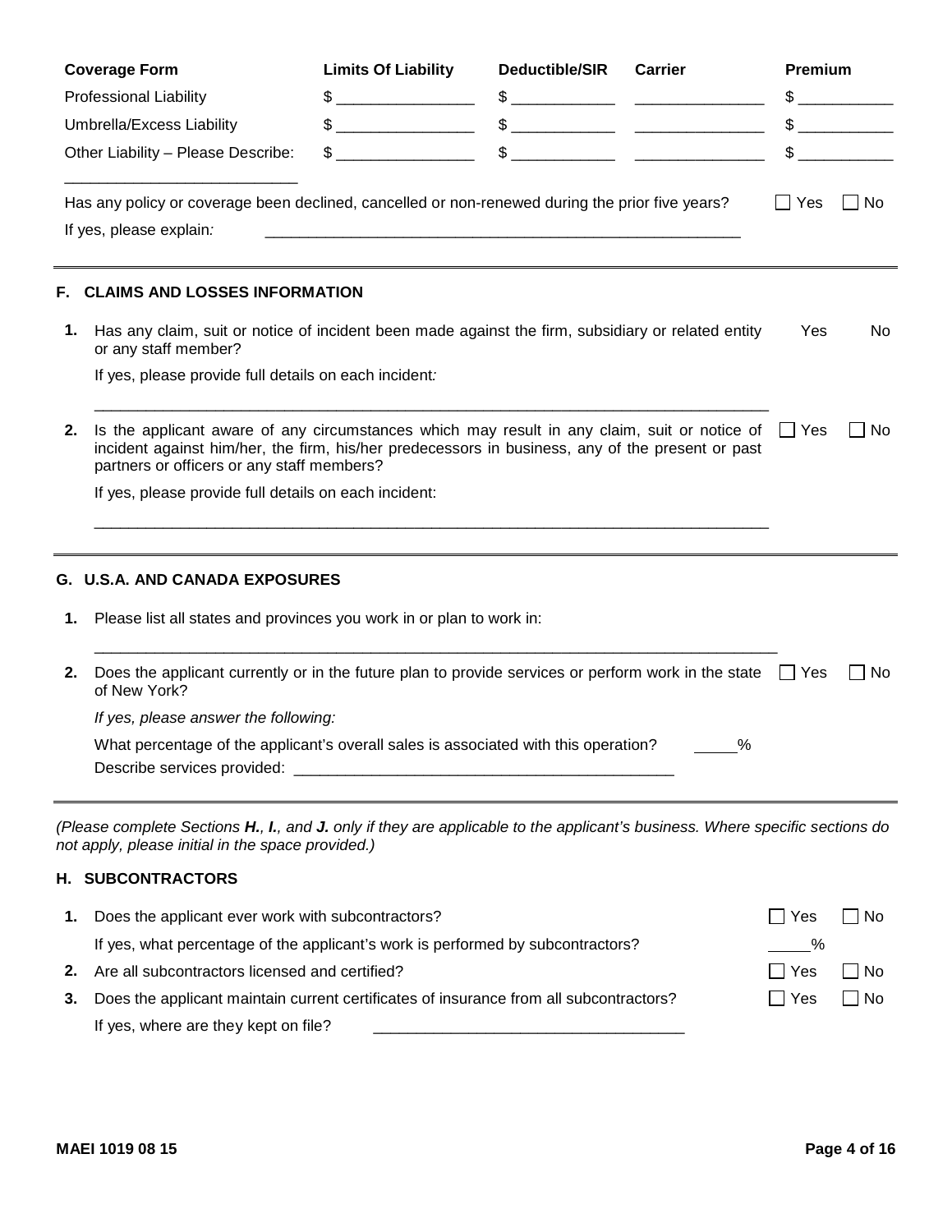**4.** Please indicate the minimum insurance coverages that the applicant requires subcontractors to carry:

| Coverage                                                                                     | <b>Limits</b>                                                                                                                                                                                                                                                                                                       |                                       |                            |           |
|----------------------------------------------------------------------------------------------|---------------------------------------------------------------------------------------------------------------------------------------------------------------------------------------------------------------------------------------------------------------------------------------------------------------------|---------------------------------------|----------------------------|-----------|
| <b>Commercial General Liability:</b>                                                         |                                                                                                                                                                                                                                                                                                                     |                                       | $\Box$ None                |           |
| Blanket Contractual                                                                          | □ Products/Completed Operations                                                                                                                                                                                                                                                                                     | □ Underground Resources               |                            |           |
| Contractor's Pollution Liability:                                                            | $\texttt{\$}$                                                                                                                                                                                                                                                                                                       |                                       | $\Box$ None                |           |
| Auto Liability:                                                                              |                                                                                                                                                                                                                                                                                                                     |                                       | $\Box$ None                |           |
| Employers' Liability:                                                                        | $\frac{1}{2}$                                                                                                                                                                                                                                                                                                       |                                       | $\Box$ None                |           |
| Umbrella/Excess Liability:                                                                   | $\sim$                                                                                                                                                                                                                                                                                                              |                                       | $\Box$ None                |           |
| Professional Liability (E&O):                                                                | $\frac{1}{2}$ $\frac{1}{2}$ $\frac{1}{2}$ $\frac{1}{2}$ $\frac{1}{2}$ $\frac{1}{2}$ $\frac{1}{2}$ $\frac{1}{2}$ $\frac{1}{2}$ $\frac{1}{2}$ $\frac{1}{2}$ $\frac{1}{2}$ $\frac{1}{2}$ $\frac{1}{2}$ $\frac{1}{2}$ $\frac{1}{2}$ $\frac{1}{2}$ $\frac{1}{2}$ $\frac{1}{2}$ $\frac{1}{2}$ $\frac{1}{2}$ $\frac{1}{2}$ |                                       | $\Box$ None                |           |
|                                                                                              |                                                                                                                                                                                                                                                                                                                     |                                       |                            |           |
|                                                                                              | 5. Is the applicant named as an additional insured on all subcontractors' policies?                                                                                                                                                                                                                                 |                                       | $\Box$ Yes                 | $\Box$ No |
|                                                                                              | 6. Does the applicant obtain a Waiver of Subrogation from subcontractors' insurance carriers?                                                                                                                                                                                                                       |                                       | $\Box$ Yes                 | $\Box$ No |
|                                                                                              | 7. Is the subcontractor's insurance endorsed to be primary over the applicant's insurance?                                                                                                                                                                                                                          |                                       | $\Box$ Yes                 | $\Box$ No |
| 8. Is a standard written contract used with all subcontractors?                              |                                                                                                                                                                                                                                                                                                                     |                                       | $\Box$ Yes                 | $\Box$ No |
| applicant's favor?                                                                           | If yes, does that contract include hold harmless and limitation of liability clauses in the $\Box$ Yes                                                                                                                                                                                                              |                                       |                            | $\Box$ No |
| Applicant does not use any subcontractors:                                                   | Initial                                                                                                                                                                                                                                                                                                             |                                       |                            |           |
| 3. Please list services performed in the above countries:                                    | Applicant does not perform any work or services outside the U.S.A. and Canada: [13] Initial                                                                                                                                                                                                                         |                                       |                            |           |
| J. OFFSHORE AND OVER WATER EXPOSURES                                                         |                                                                                                                                                                                                                                                                                                                     |                                       |                            |           |
| offshore)?                                                                                   | 1. What percentage of the applicant's work is over water (including marshes, bays, inland waters and                                                                                                                                                                                                                |                                       |                            | ℅         |
| 2. How often does the applicant or the applicant's employees work<br>offshore or over water? |                                                                                                                                                                                                                                                                                                                     | Avg # of days per<br>month _______ or | Max # of days per<br>annum |           |
| 3. Does the applicant or the applicant's<br>employees stay offshore or over water?           | $\Box$ Yes $\Box$ No                                                                                                                                                                                                                                                                                                | Avg # of days per<br>month _______ or | Max # of days per<br>annum |           |
|                                                                                              | 4. Describe a typical offshore or over water project, including services performed and project duration.                                                                                                                                                                                                            |                                       |                            |           |
| 5. Maximum number of employees<br>offshore at any one time:                                  | # of Professional Staff:                                                                                                                                                                                                                                                                                            | # Labor/Technicians:                  |                            |           |
| 6. Who is responsible for transportation to offshore worksites?                              |                                                                                                                                                                                                                                                                                                                     |                                       |                            |           |
| 7. What percentage of the applicant's work is from boats, docks or barges?                   |                                                                                                                                                                                                                                                                                                                     | %                                     |                            |           |
| or offshore:                                                                                 | Applicant does not perform any work or services that requires working over water                                                                                                                                                                                                                                    |                                       |                            | Initial   |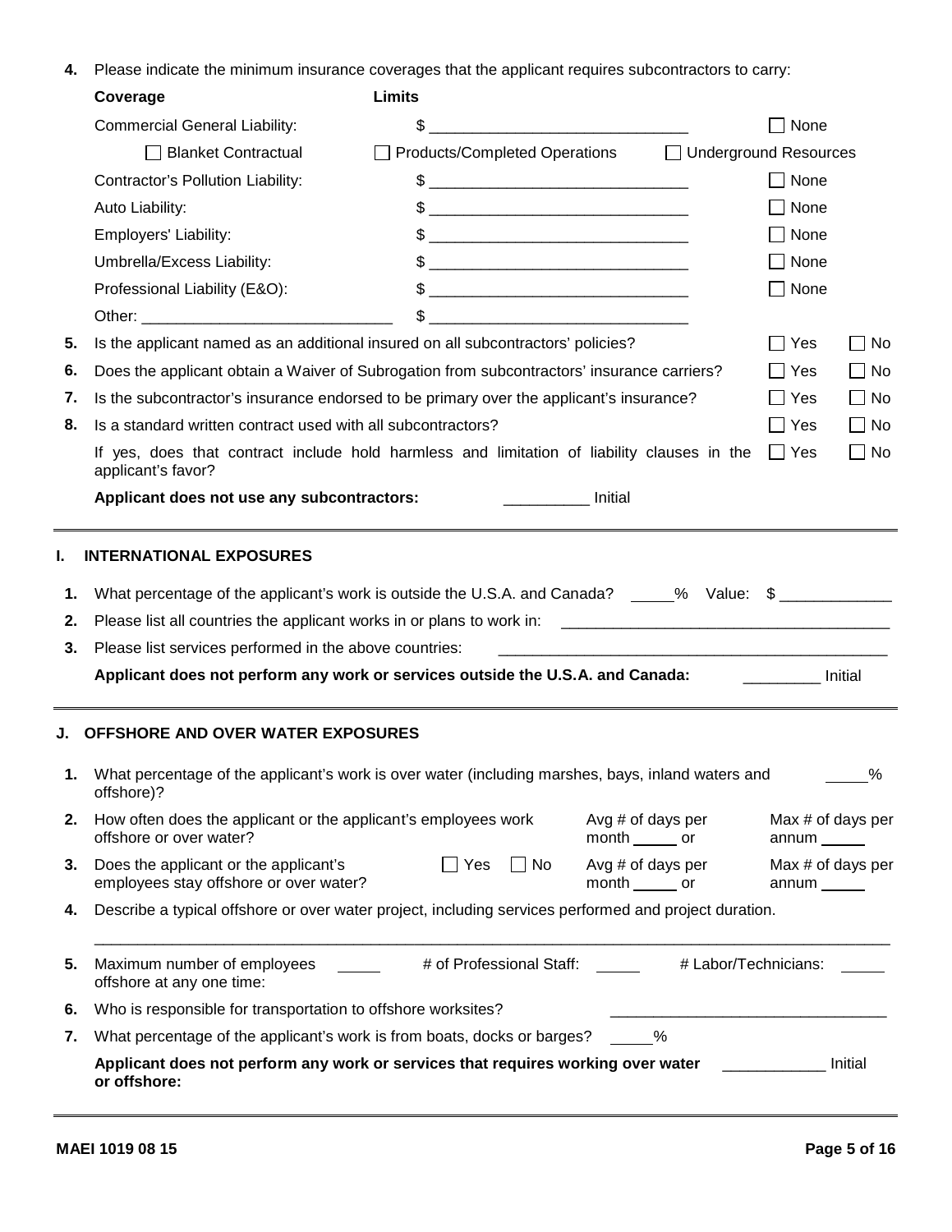| K. CONSULTING AND ENGINEERING SERVICES<br>(Complete only if the applicant is involved in consulting or engineering services) |
|------------------------------------------------------------------------------------------------------------------------------|
| Which of the following most accurately describes the majority of the applicant's business?                                   |

| (Choose only one) |  |  |
|-------------------|--|--|

| а. | Other than observe and report: | Involved with direct supervision, control or oversight of rig or rig<br>personnel                                                            |        |
|----|--------------------------------|----------------------------------------------------------------------------------------------------------------------------------------------|--------|
|    |                                | May include ability to stop work, engage, hire, fire, select or otherwise<br>control the jobsite                                             |        |
|    |                                | Acts as project manager or controller on behalf of owner                                                                                     |        |
|    |                                | Provides health and safety consulting or training                                                                                            |        |
| b. | Observe and report only:       | Consultants without any direct supervision or oversight of rig or rig<br>personnel                                                           |        |
|    |                                | Not involved in actual drilling, exploration, completion, work over or<br>production services                                                |        |
|    |                                | No ability to stop work, engage, hire, fire, select or otherwise control<br>the jobsite                                                      | $\Box$ |
|    |                                | Strictly observe and report basis, reporting to project owner                                                                                |        |
| c. | Specialist service provider:   | Provides onsite services and/or direct supervision of a specialized<br>service that is either over the hole or down hole                     |        |
|    |                                | Specialized services include:<br>Production; Perforating/Completion; Drilling and/or Directional Drilling;<br>Work Over; Mud Men/Mud Loggers |        |
|    |                                |                                                                                                                                              |        |

### **2.** Subcontractors/Subconsultants:

| а. | Does the applicant manage or supervise subcontractors or subconsultants at any project or | Yes | . No |
|----|-------------------------------------------------------------------------------------------|-----|------|
|    | worksite?                                                                                 |     |      |

- **b.** Does the applicant sign contracts or work orders with subcontractors/subconsultants on the  $\Box$  Yes client's behalf?  $\Box$  No
- **c.** Are any subcontractors/subconsultants hired without a written contract?  $\Box$  Yes  $\Box$  No
- **d.** Does the applicant require subcontractors/subconsultants to sign a contract before hiring  $\Box$  Yes them? them? The contract of the contract of the contract of the contract of the contract of the contract of the contract of the contract of the contract of the contract of the contract of the contract of the contract of the cont
- **3.** Please allocate the applicant's operations or services by percentage of revenue generated by the particular operation or service performed by or on behalf of the applicant.

| <b>Consulting And Engineering Classifications</b> | % Performed by Applicant | % Performed by Subs |
|---------------------------------------------------|--------------------------|---------------------|
| <b>Drilling Consultants</b>                       |                          |                     |
| Geophysical                                       | $\frac{9}{6}$            |                     |
| Mud Men/Mud Loggers                               | $\frac{9}{6}$            | $\frac{9}{6}$       |
| <b>Completion Consultants</b>                     | $\frac{\%}{\%}$          | $\frac{9}{6}$       |
| Pipeline Consulting/Inspection on land            | $\frac{9}{6}$            | $\frac{9}{6}$       |
| Pipeline Consulting/Inspection over water         | $\%$                     |                     |
| <b>Production Consultants</b>                     | $\frac{9}{6}$            |                     |
| Project Management, including Health and Safety   | $\frac{9}{6}$            |                     |
| Project Management, without Health and Safety     | %                        |                     |

 $\Box$  No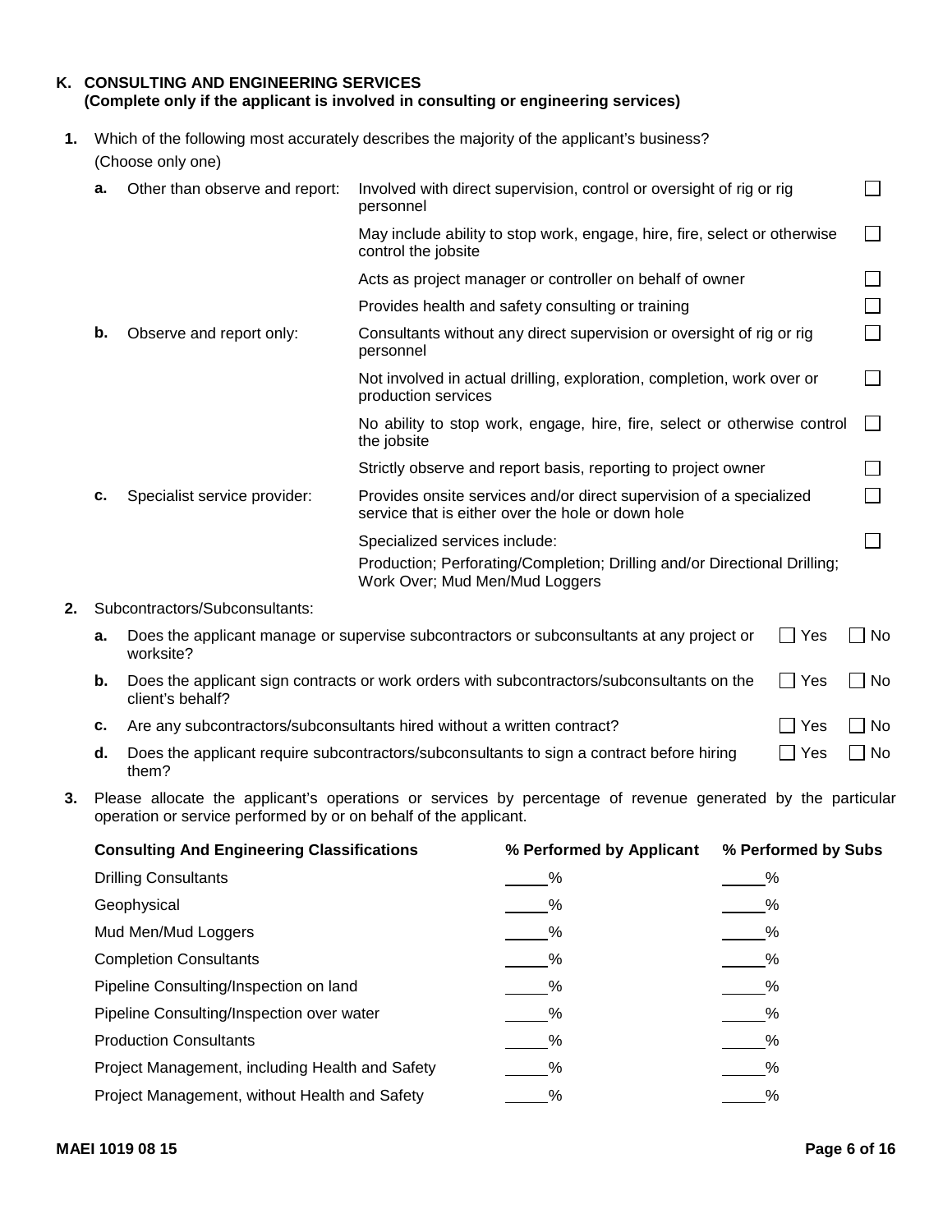| <b>Consulting And Engineering Classifications</b> | % Performed by Applicant | % Performed by Subs |
|---------------------------------------------------|--------------------------|---------------------|
| <b>Reservoir Engineering</b>                      |                          |                     |
| <b>Reservoir Modeling Consultants</b>             | $\frac{9}{6}$            | $\sim$ %            |
| <b>Rig Mobilization Consultants</b>               | $\frac{9}{6}$            | $\frac{9}{6}$       |
| Seismic Surveys                                   | $\%$                     | $\frac{9}{2}$       |
| Well Design                                       | %                        |                     |
| Workplace Health and Safety Training              | %                        |                     |
| <b>Work Over Consultants</b>                      |                          |                     |
| Other (describe):                                 |                          |                     |

## **L. DRILLING CONTRACTORS (Complete only if the applicant is a drilling contractor)**

#### **1.** Operations:

**a.** Describe the applicant's operations:

**Note: If there is more than one proposed Named Insured, please provide a detailed description of operations for each proposed Named insured.**

|    | b. | Subsidiaries:                          | <b>Name</b>                                                       | <b>Description of Operations</b>                                                 |                                                                                                                                                                              |
|----|----|----------------------------------------|-------------------------------------------------------------------|----------------------------------------------------------------------------------|------------------------------------------------------------------------------------------------------------------------------------------------------------------------------|
|    | c. |                                        | Number of years of experience of principals:                      |                                                                                  |                                                                                                                                                                              |
|    | d. | Estimated annual payroll:              | \$                                                                |                                                                                  |                                                                                                                                                                              |
| 2. |    | Subcontractor Information:             |                                                                   |                                                                                  |                                                                                                                                                                              |
|    | a. |                                        | Indicate the operations the applicant typically subcontracts out: |                                                                                  |                                                                                                                                                                              |
|    |    | $\Box$ Cementing                       | $\Box$ Electrical                                                 | □ Instrument Logging                                                             | $\Box$ Mechanical                                                                                                                                                            |
|    |    | Mud Logging                            | $\Box$ Rat Hole<br>Drilling                                       | □ Rig Erection &<br>Dismantling                                                  | $\Box$ Rig Moving                                                                                                                                                            |
|    |    | Running Casing                         | $\Box$ Site<br>Preparation                                        | $\Box$ Welding                                                                   | □ Wireline Services                                                                                                                                                          |
|    |    | $\Box$ Other (describe)                |                                                                   |                                                                                  |                                                                                                                                                                              |
|    | b. | What percentage of work is subbed out? |                                                                   | $\%$                                                                             |                                                                                                                                                                              |
|    | c. |                                        | subcontractor before the subcontractor begins work?               | Does the applicant have a signed Master Service Agreement (MSA) on file for each | $\Box$ Yes<br>$\Box$ No                                                                                                                                                      |
|    |    | (1)<br>If yes:                         | What form of MSA is<br>used?                                      | $\Box$ API<br>$\Box$ IADC                                                        | $\Box$ Other (attach copy)                                                                                                                                                   |
|    |    | (2)                                    | based on other factors):                                          |                                                                                  | Describe the MSA guidelines (including if MSAs are required on all subcontractors, only<br>subcontractors who perform specific operations, based on expenditure threshold or |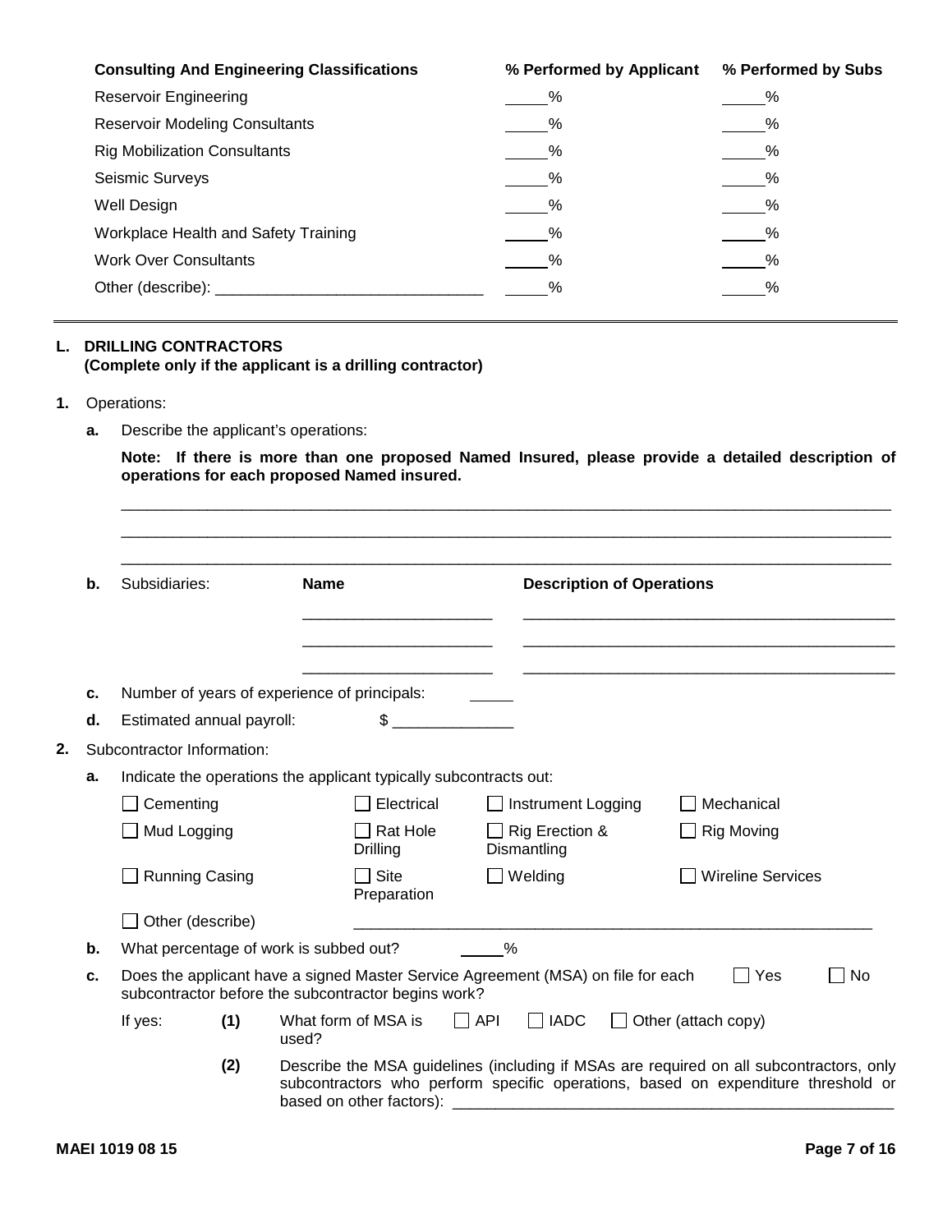**3. a.** In the spaces provided, place an **X** in the box for all operations the applicant is involved in and provide annual gross payroll and gross revenues for those operations.

|    | <b>Operations:</b>                                                                             | <b>Annual Gross Payroll</b>                                                                                                                                                                                                                                                                                         | <b>Annual Gross Revenues</b>                                                                                                                                                                                                                                                                                        |                  |
|----|------------------------------------------------------------------------------------------------|---------------------------------------------------------------------------------------------------------------------------------------------------------------------------------------------------------------------------------------------------------------------------------------------------------------------|---------------------------------------------------------------------------------------------------------------------------------------------------------------------------------------------------------------------------------------------------------------------------------------------------------------------|------------------|
|    | □ Oil or Gas Well Drilling/Redrilling                                                          |                                                                                                                                                                                                                                                                                                                     |                                                                                                                                                                                                                                                                                                                     |                  |
|    | □ N.O.C. (13822s/98157)                                                                        |                                                                                                                                                                                                                                                                                                                     |                                                                                                                                                                                                                                                                                                                     |                  |
|    | $\Box$ In Town (13812/98158)                                                                   |                                                                                                                                                                                                                                                                                                                     | $\frac{1}{2}$                                                                                                                                                                                                                                                                                                       |                  |
|    | $\Box$ Casing Installation                                                                     | $\mathfrak{S}$                                                                                                                                                                                                                                                                                                      |                                                                                                                                                                                                                                                                                                                     |                  |
|    | □ Casing Pulling/Recovery                                                                      |                                                                                                                                                                                                                                                                                                                     | $\mathbb S$                                                                                                                                                                                                                                                                                                         |                  |
|    | $\Box$ Spudding                                                                                |                                                                                                                                                                                                                                                                                                                     | $\frac{1}{2}$ $\frac{1}{2}$ $\frac{1}{2}$ $\frac{1}{2}$ $\frac{1}{2}$ $\frac{1}{2}$ $\frac{1}{2}$ $\frac{1}{2}$ $\frac{1}{2}$ $\frac{1}{2}$ $\frac{1}{2}$ $\frac{1}{2}$ $\frac{1}{2}$ $\frac{1}{2}$ $\frac{1}{2}$ $\frac{1}{2}$ $\frac{1}{2}$ $\frac{1}{2}$ $\frac{1}{2}$ $\frac{1}{2}$ $\frac{1}{2}$ $\frac{1}{2}$ |                  |
|    | $\Box$ Bore Hole                                                                               |                                                                                                                                                                                                                                                                                                                     |                                                                                                                                                                                                                                                                                                                     |                  |
|    | $\Box$ Rat Hole                                                                                | <u> 1989 - Jan James James Barbara, martx</u>                                                                                                                                                                                                                                                                       | $\frac{1}{2}$ $\frac{1}{2}$ $\frac{1}{2}$ $\frac{1}{2}$ $\frac{1}{2}$ $\frac{1}{2}$ $\frac{1}{2}$ $\frac{1}{2}$ $\frac{1}{2}$ $\frac{1}{2}$ $\frac{1}{2}$ $\frac{1}{2}$ $\frac{1}{2}$ $\frac{1}{2}$ $\frac{1}{2}$ $\frac{1}{2}$ $\frac{1}{2}$ $\frac{1}{2}$ $\frac{1}{2}$ $\frac{1}{2}$ $\frac{1}{2}$ $\frac{1}{2}$ |                  |
|    | □ Mouse Hole                                                                                   | $\frac{1}{2}$ $\frac{1}{2}$ $\frac{1}{2}$ $\frac{1}{2}$ $\frac{1}{2}$ $\frac{1}{2}$ $\frac{1}{2}$ $\frac{1}{2}$ $\frac{1}{2}$ $\frac{1}{2}$ $\frac{1}{2}$ $\frac{1}{2}$ $\frac{1}{2}$ $\frac{1}{2}$ $\frac{1}{2}$ $\frac{1}{2}$ $\frac{1}{2}$ $\frac{1}{2}$ $\frac{1}{2}$ $\frac{1}{2}$ $\frac{1}{2}$ $\frac{1}{2}$ |                                                                                                                                                                                                                                                                                                                     |                  |
|    | $\Box$ Water Hole                                                                              |                                                                                                                                                                                                                                                                                                                     | $\mathbb{S}$                                                                                                                                                                                                                                                                                                        |                  |
|    | Number of rigs owned:                                                                          |                                                                                                                                                                                                                                                                                                                     |                                                                                                                                                                                                                                                                                                                     |                  |
|    | Average number of active rigs:                                                                 |                                                                                                                                                                                                                                                                                                                     |                                                                                                                                                                                                                                                                                                                     |                  |
| d. | Maximum depth of drilling:<br>Feet                                                             |                                                                                                                                                                                                                                                                                                                     |                                                                                                                                                                                                                                                                                                                     |                  |
| е. | Average depth of drilling:<br>Feet                                                             |                                                                                                                                                                                                                                                                                                                     |                                                                                                                                                                                                                                                                                                                     |                  |
|    | Any drilling operations over water?                                                            |                                                                                                                                                                                                                                                                                                                     | $\Box$ Yes                                                                                                                                                                                                                                                                                                          | $\Box$ No        |
|    | (1)<br><b>Estimated annual</b><br>If yes:                                                      |                                                                                                                                                                                                                                                                                                                     |                                                                                                                                                                                                                                                                                                                     |                  |
|    | payroll:                                                                                       |                                                                                                                                                                                                                                                                                                                     |                                                                                                                                                                                                                                                                                                                     |                  |
|    | Describe type of work over water:<br>(2)                                                       |                                                                                                                                                                                                                                                                                                                     |                                                                                                                                                                                                                                                                                                                     |                  |
|    |                                                                                                |                                                                                                                                                                                                                                                                                                                     |                                                                                                                                                                                                                                                                                                                     |                  |
|    | Is the applicant subject to Department of Transportation regulation?                           |                                                                                                                                                                                                                                                                                                                     | $\Box$ Yes                                                                                                                                                                                                                                                                                                          | $\Box$ No        |
|    | Does the applicant lease employees from others?                                                |                                                                                                                                                                                                                                                                                                                     | $\Box$ Yes                                                                                                                                                                                                                                                                                                          | $\Box$ No        |
|    | Does the applicant perform employee drug testing?                                              |                                                                                                                                                                                                                                                                                                                     | $\Box$ Yes                                                                                                                                                                                                                                                                                                          | $\Box$ No        |
|    | If yes, attach testing program details, including how often testing is conducted.              |                                                                                                                                                                                                                                                                                                                     |                                                                                                                                                                                                                                                                                                                     |                  |
|    | Indicate the number of wells drilled in the last year by total depth:                          |                                                                                                                                                                                                                                                                                                                     |                                                                                                                                                                                                                                                                                                                     |                  |
|    | $-0 - 3,000$ feet<br>3,001 - 7,500 feet ________ 7,501 - 12,000 feet ________ Over 12,000 feet |                                                                                                                                                                                                                                                                                                                     |                                                                                                                                                                                                                                                                                                                     |                  |
|    | Indicate the number of wells expected to be drilled in the coming year by total depth:         |                                                                                                                                                                                                                                                                                                                     |                                                                                                                                                                                                                                                                                                                     |                  |
|    | $0 - 3,000$ feet<br>3,001 - 7,500 feet 7,501 - 12,000 feet                                     |                                                                                                                                                                                                                                                                                                                     |                                                                                                                                                                                                                                                                                                                     | Over 12,000 feet |
|    | What percentage of the applicant's work is<br>contracted as:                                   | Day Work<br>Footage<br>%<br>$\frac{9}{6}$                                                                                                                                                                                                                                                                           | Turnkey _____%                                                                                                                                                                                                                                                                                                      |                  |
|    | m. What percentage of the applicant's work is contracted as (total must equal 100%):           |                                                                                                                                                                                                                                                                                                                     |                                                                                                                                                                                                                                                                                                                     |                  |
|    | No Contract: _____%                                                                            | Letter Agreement: _____% API or IADC: _____%                                                                                                                                                                                                                                                                        |                                                                                                                                                                                                                                                                                                                     |                  |
|    | Other:<br>Describe:<br>%                                                                       |                                                                                                                                                                                                                                                                                                                     |                                                                                                                                                                                                                                                                                                                     |                  |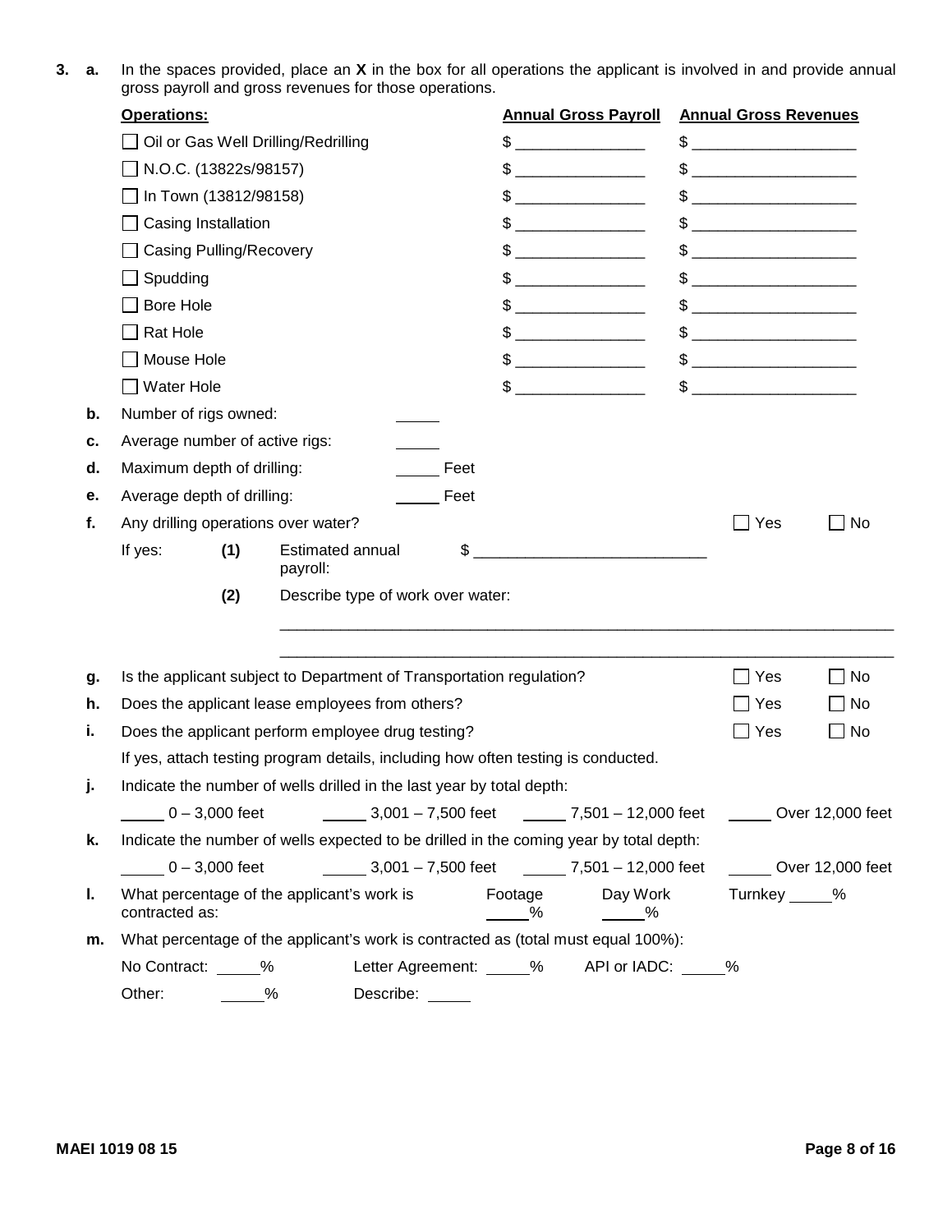**4.** Please allocate the applicant's operations or services by percentage of revenue generated by the particular operation or service performed by or on behalf of the applicant.

| <b>Drilling Contractors Classifications</b> | % Performed by<br>Applicant | % Performed by Subs |
|---------------------------------------------|-----------------------------|---------------------|
| Lease Operators and Non Operators           |                             |                     |
| Other (describe):                           |                             |                     |

## **M. LEASE OPERATORS/NON-OPERATORS**

#### **(Complete only if the applicant is a lease operator/non-operator)**

|    |    | any.                                    | working interest.<br>A complete schedule of all offshore facilities, if any. |             | NOTE: In addition to completing the following, the applicant must provide each of the following:<br>A complete schedule of all existing wells as operator and as non-operator, including state, county, total depth,<br>lease block (if applicable), working interest and status (producing, shut-in, etc.).<br>A complete schedule of estimated drilling activity for the next 12 months, including state, county, total depth and<br>Separate schedules of town sites, H2S, saltwater disposals, injection, wet location wells and horizontal wells, if<br>A complete schedule of all gas processing, distillation and/or sweetening plants.<br>A complete schedule of all transmission or distribution pipelines and associated compressor stations. |            |           |
|----|----|-----------------------------------------|------------------------------------------------------------------------------|-------------|---------------------------------------------------------------------------------------------------------------------------------------------------------------------------------------------------------------------------------------------------------------------------------------------------------------------------------------------------------------------------------------------------------------------------------------------------------------------------------------------------------------------------------------------------------------------------------------------------------------------------------------------------------------------------------------------------------------------------------------------------------|------------|-----------|
|    |    | Operations:                             |                                                                              |             |                                                                                                                                                                                                                                                                                                                                                                                                                                                                                                                                                                                                                                                                                                                                                         |            |           |
|    | а. |                                         | Are audited financial statements available?                                  |             |                                                                                                                                                                                                                                                                                                                                                                                                                                                                                                                                                                                                                                                                                                                                                         | $\Box$ Yes | $\Box$ No |
|    |    |                                         | If no, please explain:                                                       |             |                                                                                                                                                                                                                                                                                                                                                                                                                                                                                                                                                                                                                                                                                                                                                         |            |           |
|    | b. | Does the applicant lease any employees? |                                                                              |             |                                                                                                                                                                                                                                                                                                                                                                                                                                                                                                                                                                                                                                                                                                                                                         |            | $\Box$ No |
|    |    |                                         | If yes, please explain:                                                      |             |                                                                                                                                                                                                                                                                                                                                                                                                                                                                                                                                                                                                                                                                                                                                                         |            |           |
|    | с. |                                         |                                                                              |             |                                                                                                                                                                                                                                                                                                                                                                                                                                                                                                                                                                                                                                                                                                                                                         |            |           |
|    | d. |                                         | Is the applicant:                                                            |             |                                                                                                                                                                                                                                                                                                                                                                                                                                                                                                                                                                                                                                                                                                                                                         |            |           |
|    |    | (1)                                     | operations for his co-owners of the working interest?                        |             | An operator of record owning working interest in wells who manages lease T Yes                                                                                                                                                                                                                                                                                                                                                                                                                                                                                                                                                                                                                                                                          |            | $\Box$ No |
|    |    | (2)                                     | operator to manage lease operations?                                         |             | An operator of record owning working interest in wells who utilizes a contract $\Box$ Yes                                                                                                                                                                                                                                                                                                                                                                                                                                                                                                                                                                                                                                                               |            | $\Box$ No |
|    |    | (3)                                     | operator to manage lease operations?                                         |             | An operator of record not owning working interest in wells who utilizes a contract $\Box$ Yes                                                                                                                                                                                                                                                                                                                                                                                                                                                                                                                                                                                                                                                           |            | $\Box$ No |
|    |    | (4)                                     |                                                                              |             | A promoter selling drilling prospects to operators for a carried interest in the wells?                                                                                                                                                                                                                                                                                                                                                                                                                                                                                                                                                                                                                                                                 | $\Box$ Yes | $\Box$ No |
|    |    | (5)                                     |                                                                              |             | A lease operator by contract who does not have a working interest in the wells?                                                                                                                                                                                                                                                                                                                                                                                                                                                                                                                                                                                                                                                                         | $\Box$ Yes | $\Box$ No |
|    |    | (6)                                     | An investor owning a non-operating working interest?                         |             |                                                                                                                                                                                                                                                                                                                                                                                                                                                                                                                                                                                                                                                                                                                                                         | $\Box$ Yes | $\Box$ No |
|    |    | (7)                                     |                                                                              |             | An operator which has any service contractor subsidiary?                                                                                                                                                                                                                                                                                                                                                                                                                                                                                                                                                                                                                                                                                                | $\Box$ Yes | $\Box$ No |
|    |    | (8)                                     | A service contractor?                                                        |             |                                                                                                                                                                                                                                                                                                                                                                                                                                                                                                                                                                                                                                                                                                                                                         | $\Box$ Yes | $\Box$ No |
|    |    |                                         | Is Non-Owned Auto coverage desired?                                          |             |                                                                                                                                                                                                                                                                                                                                                                                                                                                                                                                                                                                                                                                                                                                                                         | $\Box$ Yes | $\Box$ No |
|    |    |                                         |                                                                              |             | If yes, please complete the Hired and Non-Owned Automobile Liability Supplemental Application.                                                                                                                                                                                                                                                                                                                                                                                                                                                                                                                                                                                                                                                          |            |           |
| 2. |    | As Operator:                            |                                                                              |             |                                                                                                                                                                                                                                                                                                                                                                                                                                                                                                                                                                                                                                                                                                                                                         |            |           |
|    | а. |                                         | How are drilling/work over operations contracted?                            |             |                                                                                                                                                                                                                                                                                                                                                                                                                                                                                                                                                                                                                                                                                                                                                         |            |           |
|    |    | (1)                                     | $\Box$ Day Work:                                                             | $\Box$ IADC | $\Box$ API                                                                                                                                                                                                                                                                                                                                                                                                                                                                                                                                                                                                                                                                                                                                              |            |           |
|    |    | (2)                                     | $\Box$ Footage:                                                              | $\Box$ IADC | $\Box$ API                                                                                                                                                                                                                                                                                                                                                                                                                                                                                                                                                                                                                                                                                                                                              |            |           |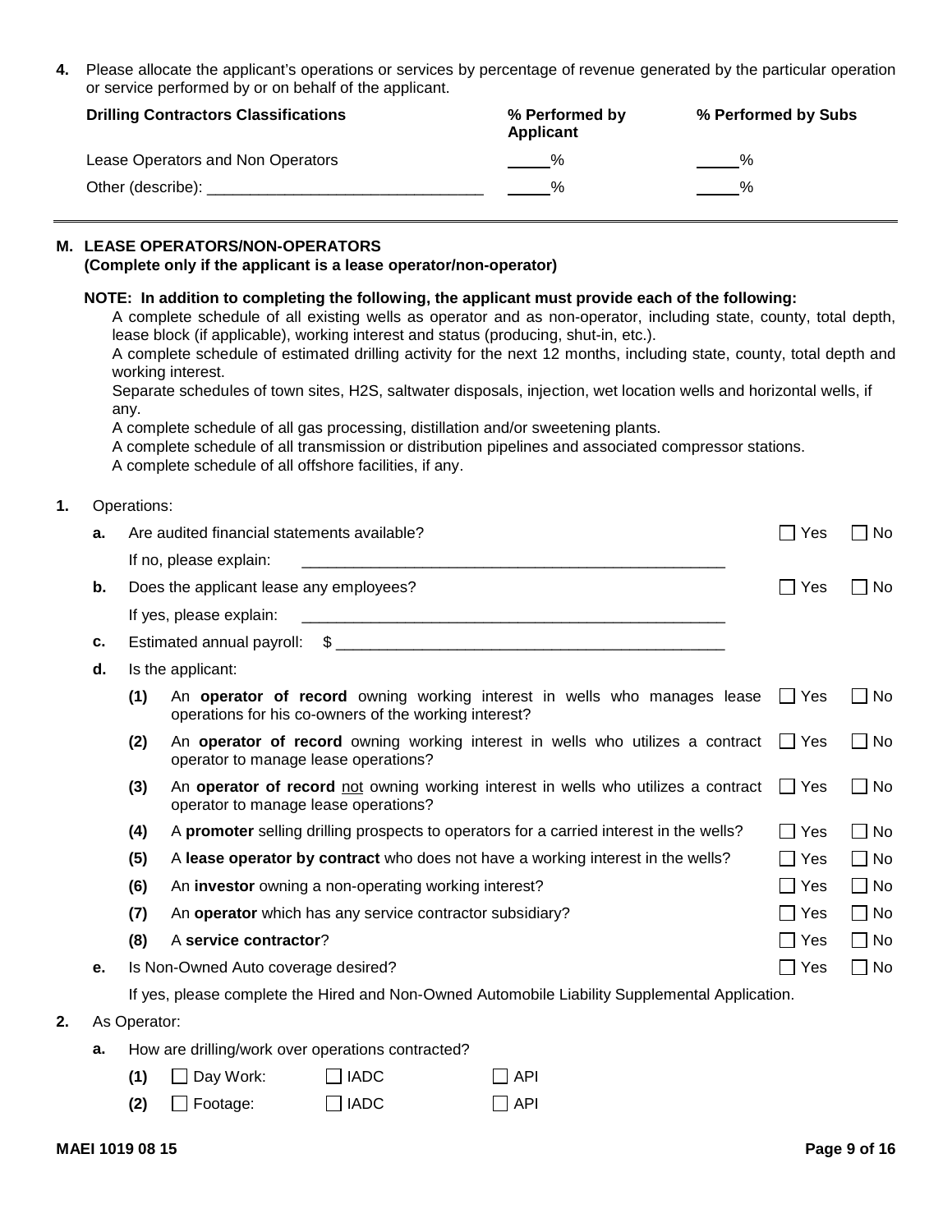|    | (3)        | $\Box$ Turnkey:                                                                                   | $\Box$ IADC            |             | $\Box$ API      |               |                            |                      |              |
|----|------------|---------------------------------------------------------------------------------------------------|------------------------|-------------|-----------------|---------------|----------------------------|----------------------|--------------|
|    | (4)        | Other (attach copy)                                                                               |                        |             |                 |               |                            |                      |              |
| b. |            | How are servicing operations contracted?                                                          |                        |             |                 |               |                            |                      |              |
|    | (1)        | Master Service Agreement (MSA)?                                                                   |                        |             |                 |               |                            | $\Box$ Yes           | $\Box$ No    |
|    |            | If yes, what type is used?                                                                        |                        | $\Box$ IADC | $\Box$ AOSC     | $\Box$ API    | $\Box$ Other (attach copy) |                      |              |
|    | (2)        | <b>Well Service Contract?</b>                                                                     |                        |             |                 |               |                            | $\Box$ Yes           | $\Box$ No    |
|    |            | If yes, attach copy.                                                                              |                        |             |                 |               |                            |                      |              |
|    | (3)        | Individual job order/purchase order?                                                              |                        |             |                 |               |                            | $\Box$ Yes           | $\Box$ No    |
| С. | following: | Does the applicant require contractors and subcontractors to purchase coverage for the            |                        |             |                 |               |                            |                      |              |
|    | (1)        | Explosion?                                                                                        |                        |             |                 |               |                            | $\Box$ Yes           | $\Box$ No    |
|    | (2)        | <b>Blowout and Cratering?</b>                                                                     |                        |             |                 |               |                            | $\Box$ Yes           | $\Box$ No    |
|    | (3)        | Underground Resources/Underground Equipment?                                                      |                        |             |                 |               |                            | $\Box$ Yes           | $\square$ No |
|    | (4)        | Saline Contamination?                                                                             |                        |             |                 |               |                            | $\Box$ Yes           | $\Box$ No    |
| d. |            | Does the applicant require a Waiver of Subrogation from each driller and work over<br>contractor? |                        |             |                 |               |                            | $\Box$ Yes           | $\Box$ No    |
| е. |            | Does the applicant maintain an approved contractors list?                                         |                        |             |                 |               |                            | $\Box$ Yes           | $\Box$ No    |
| f. |            | Are all well sites fenced, including pump jacks, tank batteries, separators, etc.?                |                        |             |                 |               |                            | $\Box$ Yes           | $\Box$ No    |
| g. |            | Is there any livestock in the lease area?                                                         |                        |             |                 |               |                            | $\Box$ Yes           | $\Box$ No    |
| h. |            | Does the applicant do site preparation?                                                           |                        |             |                 |               |                            | $\Box$ Yes           | $\Box$ No    |
| ι. |            | Are there any secondary recovery operations?                                                      |                        |             |                 |               |                            | $\Box$ Yes           | $\Box$ No    |
| j. |            | What is the amount the applicant expects to spend as operator on independent contractors for:     |                        |             |                 |               |                            |                      |              |
|    |            |                                                                                                   |                        |             |                 |               |                            |                      |              |
| k. |            | Indicate the number of producing, saline and shut-in wells as a lease operator:                   |                        |             |                 |               |                            |                      |              |
|    |            | <b>State</b>                                                                                      | Oil                    |             | Gas             | <b>Saline</b> | <b>Shut-In</b>             | <b>Average Depth</b> |              |
|    |            |                                                                                                   |                        |             |                 |               |                            |                      |              |
|    |            |                                                                                                   |                        |             |                 |               |                            |                      |              |
|    |            |                                                                                                   |                        |             |                 |               |                            |                      |              |
| L. |            | Indicate the number of plugged and abandoned wells as a lease operator:                           |                        |             |                 |               |                            |                      |              |
|    |            | <b>State</b>                                                                                      | Oil                    |             | Gas             | <b>Saline</b> | <b>Shut-In</b>             | <b>Average Depth</b> |              |
|    |            |                                                                                                   |                        |             |                 |               |                            |                      |              |
|    |            |                                                                                                   |                        |             |                 |               |                            |                      |              |
|    |            |                                                                                                   |                        |             |                 |               |                            |                      |              |
| m. |            | Indicate the number of wells to be drilled as a lease operator:                                   |                        |             |                 |               |                            |                      |              |
|    |            | <b>State</b>                                                                                      | <b>Estimated Depth</b> |             | <b>Vertical</b> | Horizontal    |                            |                      |              |
|    |            |                                                                                                   |                        |             |                 |               |                            |                      |              |
|    |            |                                                                                                   |                        |             |                 |               |                            |                      |              |
|    |            |                                                                                                   |                        |             |                 |               |                            |                      |              |
| n. |            | Any wells within city or town limits?                                                             |                        |             |                 |               |                            | $\Box$ Yes $\Box$ No |              |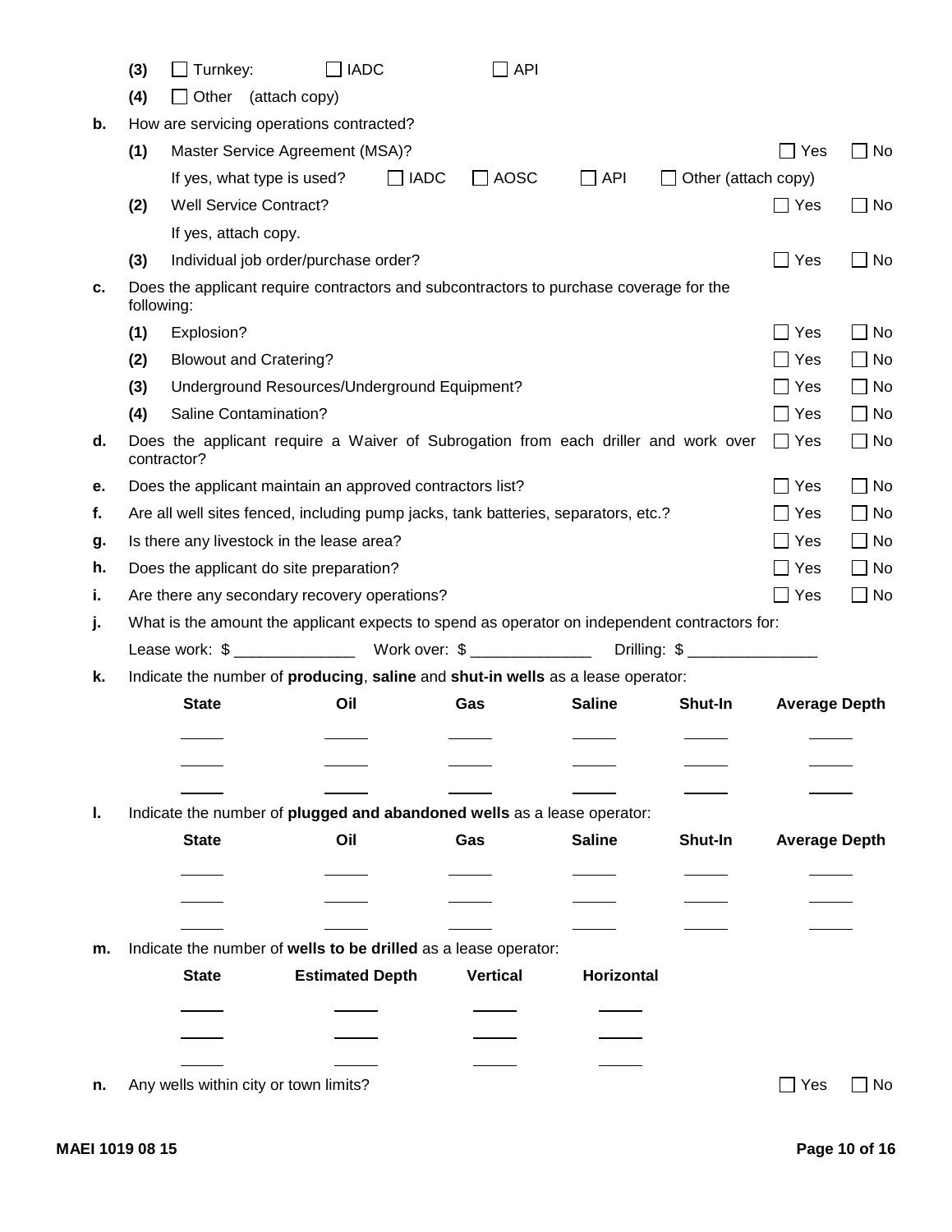If yes, provide the following information:

|    |    | <b>Name</b>                                                                                                                                 | Location                                        | <b>Fenced</b> |               | <b>Surrounding Exposure</b> |            | <b>Diked</b>         |
|----|----|---------------------------------------------------------------------------------------------------------------------------------------------|-------------------------------------------------|---------------|---------------|-----------------------------|------------|----------------------|
|    |    |                                                                                                                                             |                                                 | $\Box$ Yes    | $\Box$ No     |                             | $\Box$ Yes | $\Box$ No            |
|    |    |                                                                                                                                             |                                                 | $\Box$ Yes    | $\Box$ No     |                             | $\Box$ Yes | $\Box$ No            |
|    |    |                                                                                                                                             |                                                 | $\Box$ Yes    | $\Box$ No     |                             | $\Box$ Yes | $\Box$ No            |
|    | 0. | Total number of wells: (Enter number of each below. If none, enter N/A.)                                                                    |                                                 |               |               |                             |            |                      |
|    |    | (1)                                                                                                                                         | Located within oceans, gulfs or bays:           |               |               |                             |            |                      |
|    |    | (2)<br>areas:                                                                                                                               | Located within inland waterways, lakes or marsh |               |               |                             |            |                      |
|    |    | (3)                                                                                                                                         | Located in or near railroad right-of-ways:      |               |               |                             |            |                      |
|    |    | Hydrogen Sulfide Gas (H <sub>2</sub> S):<br>(4)                                                                                             |                                                 |               |               |                             |            |                      |
|    | р. | Does the applicant operator have a working interest in any gas processing, gasoline $\Box$ Yes<br>recovery plants or gas sweetening plants? |                                                 |               |               |                             |            | $\Box$ No            |
|    |    | If yes, provide details:                                                                                                                    |                                                 |               |               |                             |            |                      |
|    |    |                                                                                                                                             |                                                 |               |               |                             |            |                      |
| 3. |    | As Non-Operator:                                                                                                                            |                                                 |               |               |                             |            |                      |
|    | а. | Are certificates of insurance available from the operator of the well?                                                                      |                                                 |               |               |                             | $\Box$ Yes | $\Box$ No            |
|    | b. | Does the operator's policy have an Additional Insured - Working Interest Endorsement?                                                       |                                                 |               |               |                             | $\Box$ Yes | $\Box$ No            |
|    | c. | Is the applicant named as an additional insured on the operator's policy?                                                                   |                                                 |               |               |                             | $\Box$ Yes | $\Box$ No            |
|    | d. | Indicate the number of non-operated wells with 0 - 25% working interest:                                                                    |                                                 |               |               |                             |            |                      |
|    |    | <b>State</b>                                                                                                                                | Oil                                             | Gas           | <b>Saline</b> | Shut-In                     |            | <b>Average Depth</b> |
|    |    |                                                                                                                                             |                                                 |               |               |                             |            |                      |
|    |    |                                                                                                                                             |                                                 |               |               |                             |            |                      |
|    |    |                                                                                                                                             |                                                 |               |               |                             |            |                      |
|    | е. | Indicate the number of non-operated wells with 26 - 50% working interest:                                                                   |                                                 |               |               |                             |            |                      |
|    |    | <b>State</b>                                                                                                                                | Oil                                             | Gas           | <b>Saline</b> | Shut-In                     |            | <b>Average Depth</b> |
|    |    |                                                                                                                                             |                                                 |               |               |                             |            |                      |
|    |    |                                                                                                                                             |                                                 |               |               |                             |            |                      |
|    |    |                                                                                                                                             |                                                 |               |               |                             |            |                      |
|    | f. | Indicate the number of non-operated wells with more than 50% working interest:                                                              |                                                 |               |               |                             |            |                      |
|    |    | <b>State</b>                                                                                                                                | Oil                                             | Gas           | <b>Saline</b> | Shut-In                     |            | <b>Average Depth</b> |
|    |    |                                                                                                                                             |                                                 |               |               |                             |            |                      |
|    |    |                                                                                                                                             |                                                 |               |               |                             |            |                      |
|    |    |                                                                                                                                             |                                                 |               |               |                             |            |                      |
|    |    | Indicate the number of wells to be drilled as non-operator:                                                                                 |                                                 |               |               |                             |            |                      |
|    | g. |                                                                                                                                             |                                                 |               | <b>Saline</b> |                             |            |                      |
|    |    | <b>State</b>                                                                                                                                | Oil                                             | Gas           |               | Shut-In                     |            | <b>Average Depth</b> |
|    |    |                                                                                                                                             |                                                 |               |               |                             |            |                      |
|    |    |                                                                                                                                             |                                                 |               |               |                             |            |                      |
|    |    |                                                                                                                                             |                                                 |               |               |                             |            |                      |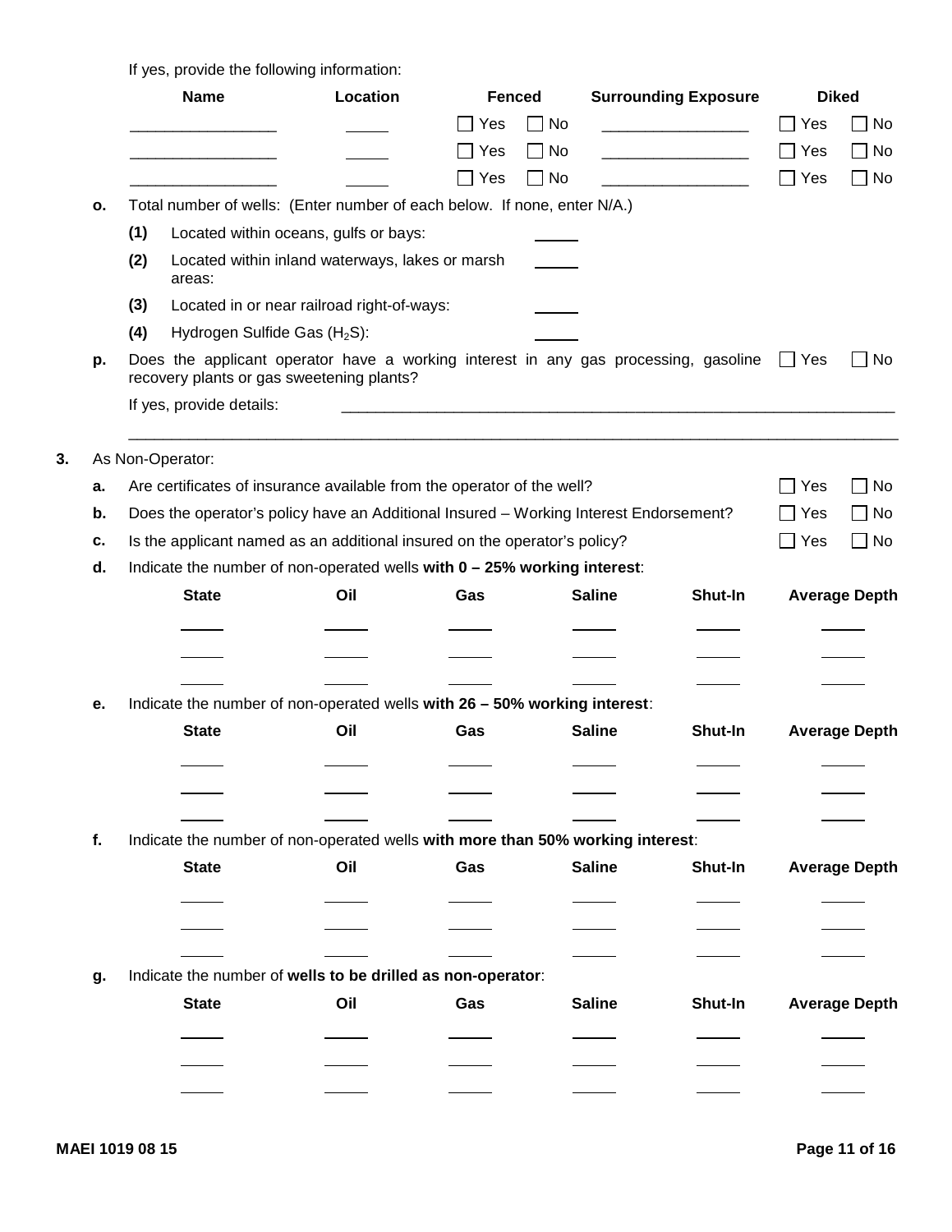**4.** Please allocate the applicant's operations or services by percentage of revenue generated by the following particular operation or service performed by or on behalf of the applicant.

|    |    | <b>Lease Operator/Non-Operator Classifications</b><br>Lease Operators/Non Operators<br>Lease Preparation including roads, pits and flow lines | % Performed by Applicant % Performed by Subs<br>$\frac{9}{6}$<br>%                                                                                                                                                            |                                | %                        |           |
|----|----|-----------------------------------------------------------------------------------------------------------------------------------------------|-------------------------------------------------------------------------------------------------------------------------------------------------------------------------------------------------------------------------------|--------------------------------|--------------------------|-----------|
|    |    | N. PIPELINE OPERATORS<br>(Complete only if the applicant is a pipeline operator)                                                              |                                                                                                                                                                                                                               |                                |                          |           |
|    |    | 1. Operations                                                                                                                                 |                                                                                                                                                                                                                               |                                |                          |           |
|    | а. | Are audited financial statements available?                                                                                                   |                                                                                                                                                                                                                               |                                | $\Box$ Yes               | $\Box$ No |
|    |    |                                                                                                                                               |                                                                                                                                                                                                                               |                                |                          |           |
|    | b. | Does the applicant lease any employees?                                                                                                       |                                                                                                                                                                                                                               |                                | $\Box$ Yes               | $\Box$ No |
|    |    |                                                                                                                                               |                                                                                                                                                                                                                               |                                |                          |           |
|    | C. |                                                                                                                                               |                                                                                                                                                                                                                               |                                |                          |           |
| 2. |    | As Operator                                                                                                                                   |                                                                                                                                                                                                                               |                                |                          |           |
|    |    | information.                                                                                                                                  | Please provide the following information for each pipeline system or major system segment for which coverage is<br>requested. The applicant may substitute or include maps, charts and other material containing the required |                                |                          |           |
|    | а. | Location/System Name:<br>(1)                                                                                                                  |                                                                                                                                                                                                                               |                                |                          |           |
|    |    | Buried 3 ft.<br>or more?                                                                                                                      | □ Yes □ No Length: _____ Miles Diameter: _____ Inches □ Poly □ Steel                                                                                                                                                          |                                |                          |           |
|    |    | Product:                                                                                                                                      |                                                                                                                                                                                                                               |                                |                          |           |
|    |    | Age:                                                                                                                                          |                                                                                                                                                                                                                               | Design pressure: __________    |                          |           |
|    |    | Number of compression<br>stations:                                                                                                            | Average line compression<br>(hp):                                                                                                                                                                                             | Largest compressor<br>(hp):    |                          |           |
|    |    | Location/System Name:<br>(2)                                                                                                                  | <u> 1980 - Jan Barnett, mars ann an t-Amhainn an t-Amhainn an t-Amhainn an t-Amhainn an t-Amhainn an t-Amhainn an </u>                                                                                                        |                                |                          |           |
|    |    | Buried 3 ft.<br>or more?                                                                                                                      | □ Yes □ No Length: _____ Miles Diameter: _____ Inches □ Poly □ Steel                                                                                                                                                          |                                |                          |           |
|    |    | Product:<br><u> 1980 - Andrea Albert III, poet al III de la construcción de la construcción de la construcción de la constru</u>              |                                                                                                                                                                                                                               |                                |                          |           |
|    |    | Age:                                                                                                                                          | Operating pressure:                                                                                                                                                                                                           | Design pressure:               |                          |           |
|    |    | Number of compression<br>stations:                                                                                                            | Average line compression<br>(hp):                                                                                                                                                                                             | Largest compressor<br>$(hp)$ : |                          |           |
|    |    | (3) Location/System Name:                                                                                                                     |                                                                                                                                                                                                                               |                                |                          |           |
|    |    | $\square$ Yes<br>Buried 3 ft.<br>$\Box$ No<br>or more?                                                                                        | Length: ______ Miles<br>Diameter:                                                                                                                                                                                             | Inches                         | $\Box$ Poly $\Box$ Steel |           |
|    |    | Product:                                                                                                                                      | Throughput:                                                                                                                                                                                                                   |                                |                          |           |
|    |    | Age:                                                                                                                                          | Operating pressure:                                                                                                                                                                                                           | Design pressure:               |                          |           |
|    |    | Number of compression<br>stations:                                                                                                            | Average line compression<br>$(hp)$ :                                                                                                                                                                                          | Largest compressor<br>$(hp)$ : |                          |           |
|    |    | System type: □ Gathering                                                                                                                      | $\Box$ Transmission $\Box$ Distribution                                                                                                                                                                                       |                                |                          |           |
|    |    | Water or river crossings:                                                                                                                     |                                                                                                                                                                                                                               |                                | $\Box$ Yes               | $\Box$ No |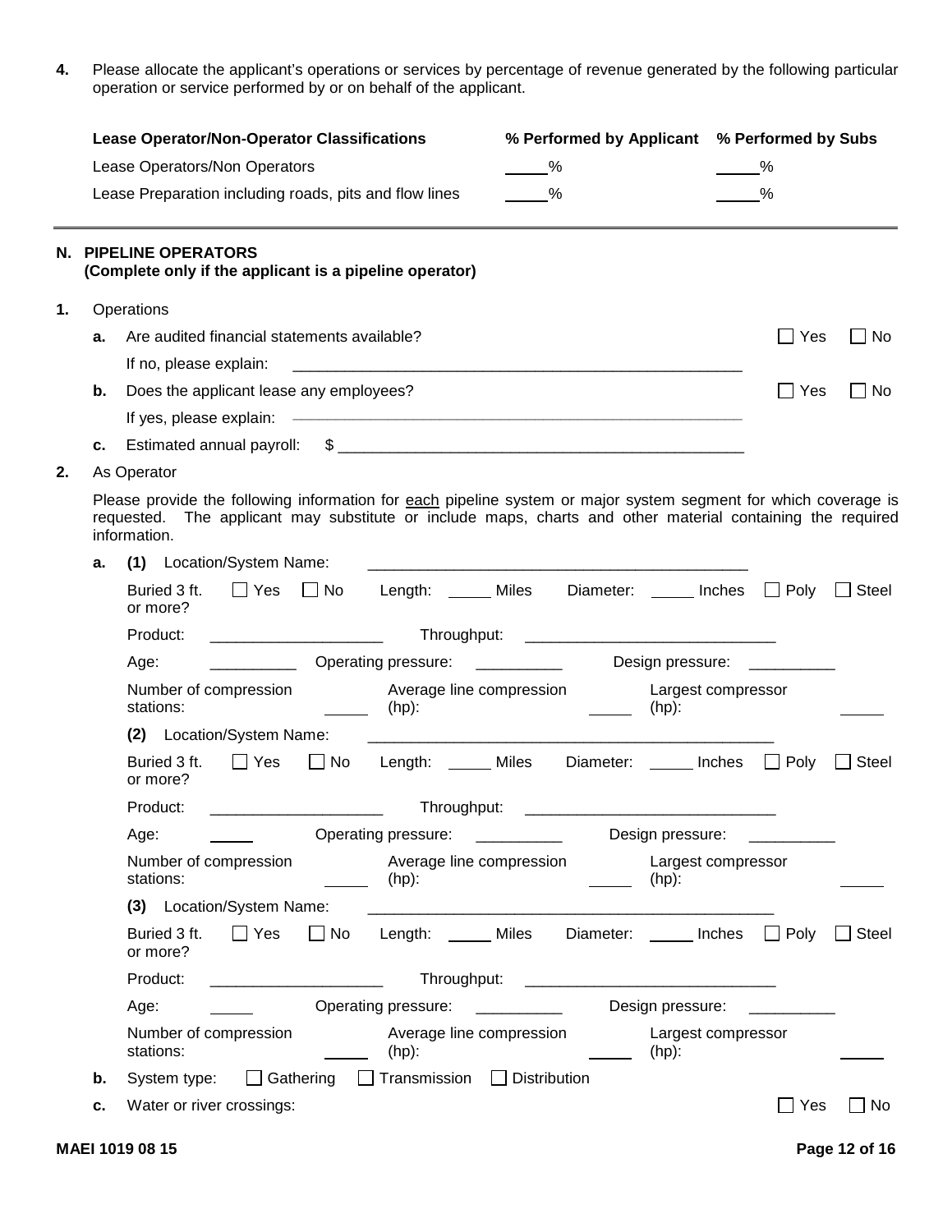|    | Under the water/river bottom:<br>If yes, how many: Over the water:                                                             |              |             |
|----|--------------------------------------------------------------------------------------------------------------------------------|--------------|-------------|
| d. | Road or highway crossings?                                                                                                     | $\sqcap$ Yes | $\Box$ No   |
|    | If yes, how many pass under State/Federal Highways?<br>How deep are they buried?                                               |              |             |
| е. | Railroad crossings?                                                                                                            | $\Box$ Yes   | $\Box$ No   |
|    | If yes, how many?<br>How deep are they buried?                                                                                 |              |             |
|    | Does the applicant sell products directly to end users?                                                                        | $\Box$ Yes   | $\sqcap$ No |
|    | If yes, explain to whom, what and where:<br>(1)                                                                                |              |             |
|    | If gas, is it odorized?<br>(2)                                                                                                 | $\Box$ Yes   | $\Box$ No   |
|    | <b>Pipeline Safety</b>                                                                                                         |              |             |
| а. | Pipeline safety features (if answers vary by pipeline system or major segment, include details):                               |              |             |
|    | $\Box$ Wrapped $\Box$ Cathodic protection $\Box$ 24-hour human monitoring $\Box$ High and low pressure alarms<br>(1)           |              |             |
|    | Pressure tested within the last 5 years?<br>(2)                                                                                | $\Box$ Yes   | $\Box$ No   |
|    | Internal inspection within the last 5 years?<br>(3)                                                                            | $\Box$ Yes   | $\Box$ No   |
|    | What is the percentage of shrinkage/leakage annually?<br>(4)<br>%                                                              |              |             |
|    | Subject to Pipeline Safety Act of 2001?<br>(5)                                                                                 | $\Box$ Yes   | $\Box$ No   |
|    | If yes, is the applicant in compliance with recommendations regarding integrity testing<br>and public education?               | $\Box$ Yes   | $\Box$ No   |
| b. | Describe safety/access control procedures at facilities (pig access sites, compression states, metering stations,<br>$etc.$ ): |              |             |
| c. | Describe corrosion protection system:                                                                                          |              |             |
| d. | Describe leak detection, remote monitoring and automatic shut-down systems and procedures:                                     |              |             |

| % Performed by Applicant | % Performed by Subs |
|--------------------------|---------------------|
|                          |                     |
|                          |                     |
|                          |                     |
|                          |                     |
|                          |                     |

### **O. SERVICE CONTRACTORS**

**(Complete only if the applicant is a service contractor other than a consultant or engineer, drilling contractor, lease operator/non-operator or pipeline operator)**

- **1.** Estimated annual payroll:  $\qquad \qquad$  \$
- **2.** Please allocate the applicant's operations or services by percentage of revenue generated by the following particular operation or service performed by or on behalf of the applicant.

| <b>Service Contractor Classifications</b> | % Performed by Applicant % Performed by Subs |  |
|-------------------------------------------|----------------------------------------------|--|
| <b>Contracting And Service Classes</b>    |                                              |  |
| ABOVE GROUND STORAGE TANK                 |                                              |  |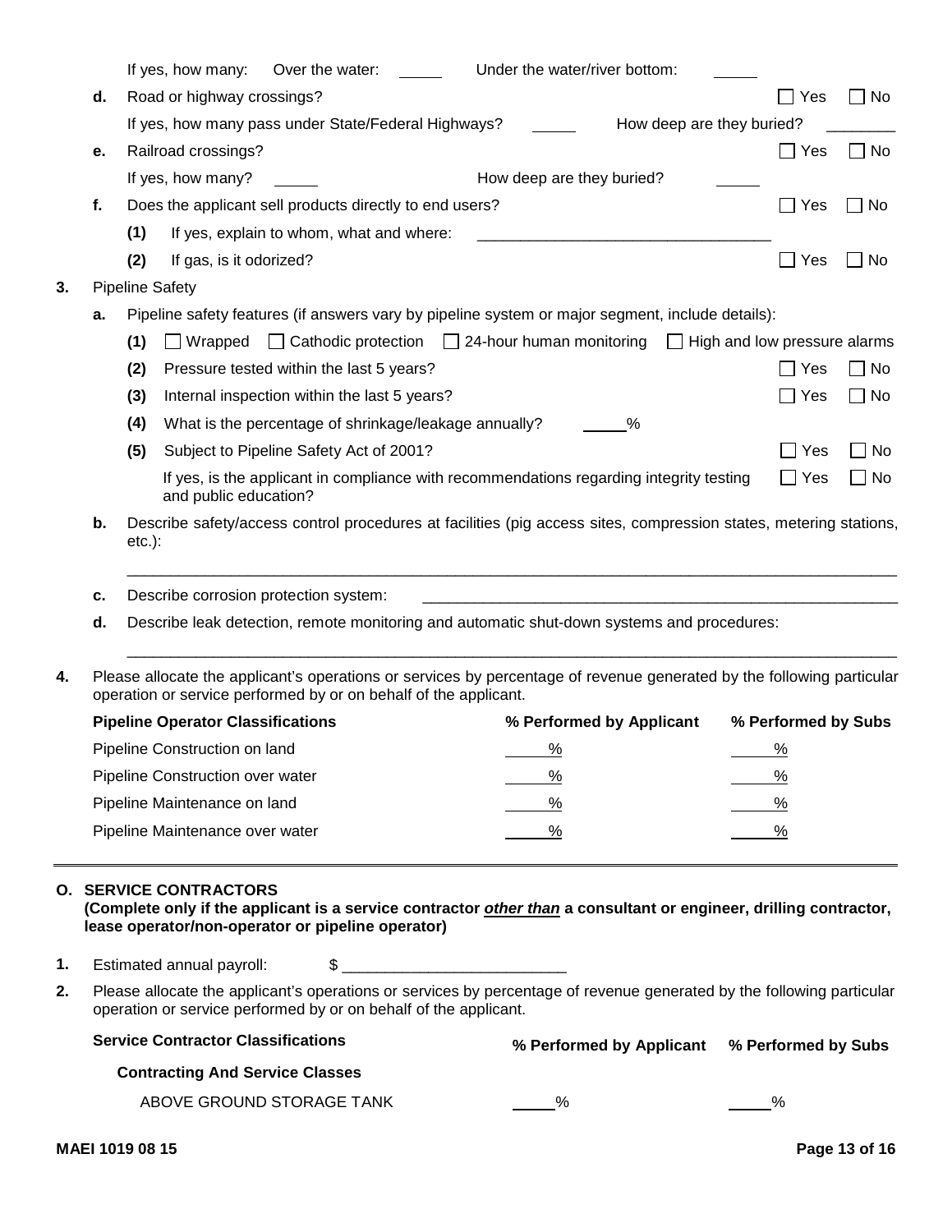| <b>Service Contractor Classifications</b>                         | % Performed by Applicant % Performed by Subs |                |
|-------------------------------------------------------------------|----------------------------------------------|----------------|
| <b>INSTALLATION</b>                                               |                                              |                |
| <b>ACIDIZING</b>                                                  | %                                            | %              |
| ANALYTICAL LABORATORIES                                           |                                              |                |
| BLOW OUT CONTROL SERVICES INCLUDING<br><b>TRAINING</b>            | %                                            |                |
| CASING INSTALLATION/REMOVAL                                       | %                                            | $\%$           |
| <b>CEMENTING</b>                                                  | $-$ %                                        | $\frac{9}{6}$  |
| CLEANING/SNUBBING/CAPPING OF WELLS                                | $\frac{9}{6}$                                | $-$ %          |
| COMPLETION/PERFORATING                                            | $\%$                                         | $\frac{9}{6}$  |
| <b>CRANE OPERATORS/RIGGERS</b>                                    | $\frac{9}{6}$                                | $-\frac{9}{6}$ |
| DOWN HOLE TOOL OPERATING                                          | $\%$                                         | $\%$           |
| DRILLING/RE-DRILLING (OIL/GAS/SWD)                                | $\frac{9}{6}$                                |                |
| <b>ELECTRICAL</b>                                                 | $\frac{9}{6}$                                | $\frac{9}{6}$  |
| FISHING/TOOL RETRIEVAL CONTRACTORS                                | $-$ %                                        | $-$ %          |
| <b>FRACTURING SERVICES</b>                                        | %                                            | $\frac{9}{6}$  |
| GENERAL REPAIR SHOPS INCLUDING<br>WELDERS                         | $\%$                                         | $\%$           |
| HOT OIL SERVICES                                                  | $\frac{9}{6}$                                | %              |
| HYDROSTATIC TESTING                                               | $\frac{9}{6}$                                | $\frac{9}{6}$  |
| MUD LOGGERS/MUD MEN                                               | $\frac{9}{6}$                                | $\%$           |
| Directional Drilling/Measurement While Drilling<br>(MWD) Operator |                                              |                |
| PAINTING/SANDBLASTING                                             | %                                            | %              |
| PIPELINE CONSTRUCTION - FLOWLINES AND<br><b>GATHERING LINES</b>   | %                                            |                |
| PIPELINE CONSTRUCTION - TRANSMISSION<br><b>LINES</b>              | $\frac{9}{6}$                                | %              |
| PLANT TURNAROUND/MAINTENANCE                                      | %                                            |                |
| PUMPING/GAUGING                                                   | $\%$                                         |                |
| RIG/EQUIPMENT CLEANING                                            | $\%$                                         |                |
| RIG ERECTION/TEAR DOWN INCLUDING<br>MAINTENANCE/REPAIR            | $\frac{9}{6}$                                |                |
| SALT WATER HAULING FOR OTHERS                                     | $\%$                                         | $\%$           |
| SOIL REMOVAL/REMEDIATION                                          | $\%$                                         | $\%$           |
| SWD OPERATION (NOT DRILLING)                                      | $\%$                                         | $\frac{9}{6}$  |
| TANK AND/OR PIPE CLEANING                                         | $\%$                                         | $\frac{9}{6}$  |
| <b>VACUUM SERVICES</b>                                            | $\%$                                         | $\%$           |
| VALVE INSTALLERS/RE-PACKERS<br>(CONTRACTORS)                      | $\%$                                         |                |
| WELDING - OVER THE HOLE                                           | $\frac{9}{6}$                                | %              |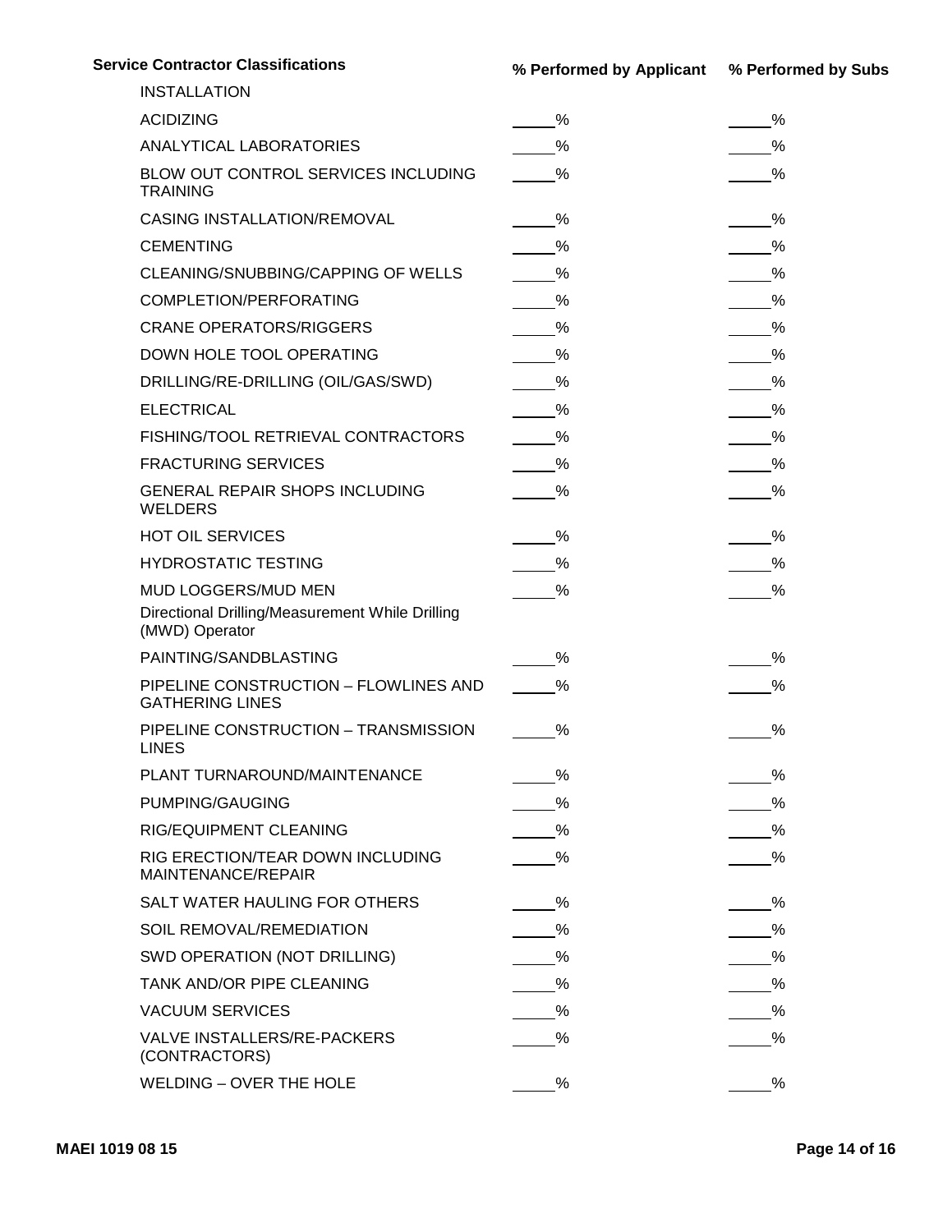| <b>Service Contractor Classifications</b>                        | % Performed by Applicant % Performed by Subs |               |
|------------------------------------------------------------------|----------------------------------------------|---------------|
| WELDING - NOT OVER THE HOLE                                      | $\frac{\%}{\%}$                              | $\frac{9}{6}$ |
| <b>WELL COMPLETION</b>                                           | $\frac{9}{6}$                                |               |
| WELL PLUGGING/ABANDONMENT                                        | $\frac{9}{6}$                                |               |
| WELL SERVICING/WORK OVER                                         | $\frac{\%}{\%}$                              | $\frac{9}{6}$ |
| WIRELINE/SLICKLINE SERVICES                                      | $\%$                                         | $\%$          |
| <b>Manufacturing And Re-Manufacturing</b>                        |                                              |               |
| MACHINE/FABRICATION SHOP SERVICES                                | $\%$                                         | $\%$          |
| OILFIELD PRODUCTS MANUFACTURERS -<br><b>NEW</b>                  | $\%$                                         | $\%$          |
| OILFIELD PRODUCTS REMANUFACTURERS                                | $\%$                                         | $\frac{9}{6}$ |
| TANK AND VESSEL MANUFACTURERS                                    | $\frac{\%}{\%}$                              | $\frac{9}{6}$ |
| <b>TUBULAR GOODS</b><br>MANUFACTURERS/REMANUFACTURERS            | $\frac{9}{6}$                                | $\frac{9}{6}$ |
| <b>TUBULAR GOODS --</b><br>THREAD/RETHREAD/STRAIGHTEN            | $\%$                                         | $\%$          |
| VALVE MANUFACTURERS AND<br><b>REMANUFACTURERS</b>                | $\%$                                         | %             |
| <b>Sales, Rental And Distribution</b>                            |                                              |               |
| CRANE RENTAL COMPANIES (WITH OR<br><b>WITHOUT OPERATORS)</b>     | $\%$                                         | %             |
| DOWN HOLE EQUIPMENT DEALERS - NEW<br>AND USED                    | $\%$                                         | $\%$          |
| DOWN HOLE EQUIPMENT RENTAL<br><b>COMPANIES</b>                   | %                                            | $\%$          |
| EQUIPMENT DEALERS - NEW AND USED (NO<br>REMANUFACTURING)         | $\%$                                         | %             |
| <b>EQUIPMENT RENTAL COMPANIES -</b><br>PUMPS, TOOLS MOTORS, ETC. | $\frac{9}{6}$                                | $\frac{9}{6}$ |
| <b>MUD DEALERS</b>                                               | $\%$                                         |               |
| PIPE DEALERS - NEW AND USED (NO<br>REMANUFACTURING)              |                                              |               |
| SAFETY EQUIPMENT DEALERS                                         | $\%$                                         | %             |

#### **FRAUD WARNINGS:**

**Notice to Alabama, Arkansas, District of Columbia, Louisiana, New Mexico, Rhode Island and West Virginia Applicants:** Any person who knowingly presents a false or fraudulent claim for payment of a loss or benefit or knowingly presents false information in an application for insurance is guilty of a crime and may be subject to fines and confinement in prison.

**Notice to Colorado Applicants:** It is unlawful to knowingly provide false, incomplete, or misleading facts or information to an insurance company for the purpose of defrauding or attempting to defraud the company. Penalties may include imprisonment, fines, denial of insurance and civil damages. Any insurance company or agent of an insurance company who knowingly provides false, incomplete, or misleading facts or information to a policyholder or claimant for the purpose of defrauding or attempting to defraud the policyholder or claimant with regard to a settlement or award payable for insurance proceeds shall be reported to the Colorado Division of Insurance within the Department of Regulatory Agencies.